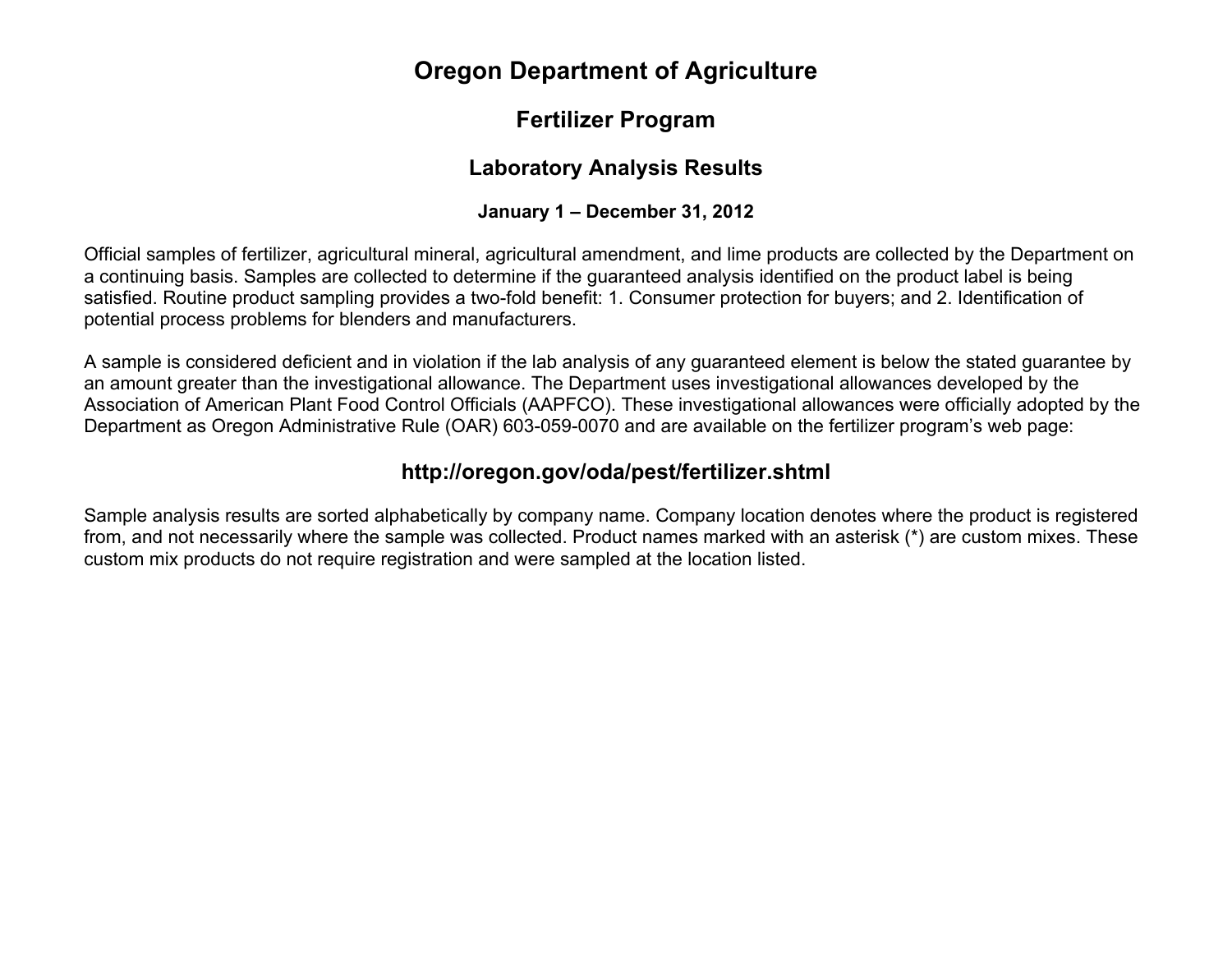| Oregon Department of Agriculture Fertilizer Program |  |  |  |  |  |
|-----------------------------------------------------|--|--|--|--|--|
|-----------------------------------------------------|--|--|--|--|--|

|                                     |                                         | <b>Registration Status</b> |             |                                                      | Lab             | Label     |                   |
|-------------------------------------|-----------------------------------------|----------------------------|-------------|------------------------------------------------------|-----------------|-----------|-------------------|
| Company                             | <b>Product</b>                          | at Sampling                | Mislabeled? | <b>Element</b>                                       | <b>Analysis</b> | Guarantee | <b>Deficient?</b> |
| <b>Advanced Nutrients</b>           | 1-5-6 Sensi Bloom                       | Registered                 | No          | Total Nitrogen (N)                                   | 0.84%           | $1\%$     | No                |
| Brandenburg, Kentucky               | Part B                                  |                            |             | Available Phosphate (P <sub>2</sub> O <sub>5</sub> ) | 5%              | 5%        | <b>No</b>         |
|                                     |                                         |                            |             | Soluble Potash $(K_2O)$                              | 6.7%            | 6%        | No                |
|                                     |                                         |                            |             | Magnesium (Mg)                                       | 0.73%           | 0.7%      | No                |
|                                     | Jungle Juice                            | Registered                 | No          | Total Nitrogen (N)                                   | 5.1%            | 5%        | No                |
|                                     | 5-0-1 Micro                             |                            |             | Soluble Potash (K <sub>2</sub> O)                    | 1%              | $1\%$     | No                |
|                                     | (w/calcium carbonate)                   |                            |             | Calcium (Ca)                                         | 6.3%            | 5%        | No                |
|                                     |                                         |                            |             | Boron (B)                                            | 0.011%          | 0.01%     | No                |
|                                     |                                         |                            |             | Cobalt (Co)                                          | 0.00074%        | 0.0005%   | No                |
|                                     |                                         |                            |             | Copper (Cu)                                          | 0.0081%         | 0.01%     | No                |
|                                     |                                         |                            |             | Chelated Copper (Cu)                                 | 0.0091%         | 0.01%     | No                |
|                                     |                                         |                            |             | Iron (Fe)                                            | 0.1%            | 0.1%      | No                |
|                                     |                                         |                            |             | Chelated Iron (Fe)                                   | 0.13%           | 0.1%      | No                |
|                                     |                                         |                            |             | Manganese (Mn)                                       | 0.048%          | 0.05%     | No                |
|                                     |                                         |                            |             | Chelated Manganese (Mn)                              | 0.065%          | 0.05%     | No                |
|                                     |                                         |                            |             | Molybdenum (Mo)                                      | 0.00062%        | 0.0008%   | No                |
|                                     |                                         |                            |             | Zinc(Zn)                                             | 0.019%          | 0.015%    | No                |
|                                     |                                         |                            |             | Chelated Zinc (Zn)                                   | 0.03%           | 0.015%    | No                |
|                                     | 4-0-4 Sensi Bloom                       | Registered                 | No          | Total Nitrogen (N)                                   | 4.3%            | 4%        | No                |
|                                     | Part A                                  |                            |             | Soluble Potash (K <sub>2</sub> O)                    | 5%              | 4%        | No                |
|                                     |                                         |                            |             | Calcium (Ca)                                         | 2.8%            | 3.5%      | <b>Yes</b>        |
|                                     |                                         |                            |             | Iron (Fe)                                            | 0.13%           | 0.13%     | No                |
|                                     |                                         |                            |             | Manganese (Mn)                                       | 0.046%          | 0.07%     | <b>Yes</b>        |
| <b>Agro-K Corporation</b>           | Vigor-Cal-Phos                          | <b>Unregistered</b>        | <b>Yes</b>  | Calcium (Ca)                                         | 4.1%            | 4%        | No                |
| Minneapolis, Minnesota              |                                         |                            |             | Copper (Cu)                                          | 0.22%           | 0.25%     | No                |
|                                     |                                         |                            |             | Total Phosphorus (P)                                 | 14%             | 12%       | <b>No</b>         |
|                                     |                                         |                            |             |                                                      |                 |           |                   |
| <b>Allied Imports and Logistics</b> | House & Garden                          | <b>Unregistered</b>        | <b>Yes</b>  | Total Nitrogen (N)                                   | 0.98%           | 0.2%      | No                |
| S. Lake Tahoe, California           | Van de Zwaan<br>0.2-0-0.7 Algen Extract |                            |             | Soluble Potash (K <sub>2</sub> O)                    | 5%              | 0.7%      | No                |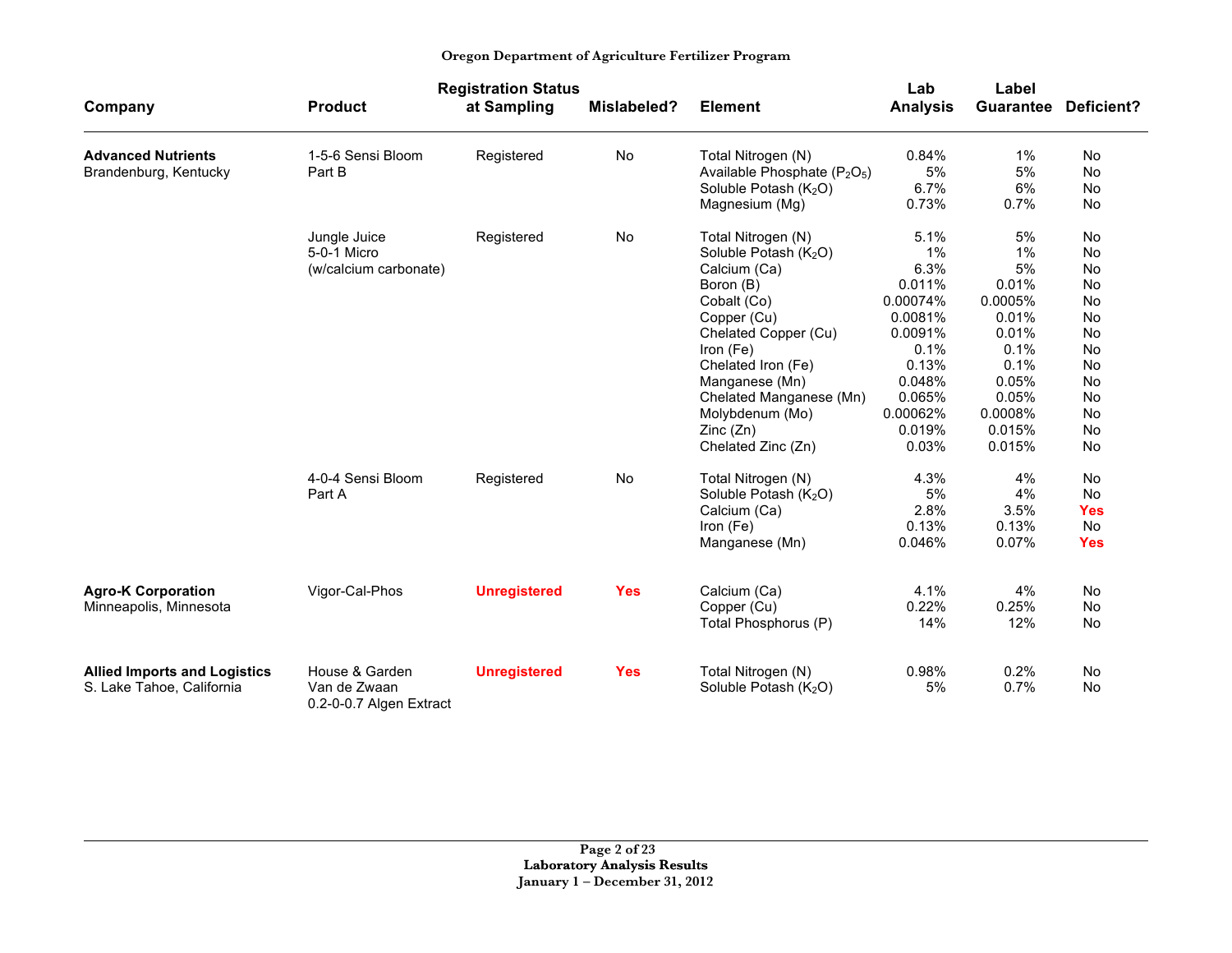|                                                              |                                                                                                                                                                     | <b>Registration Status</b> |             |                                                                                                                                                                                                                            | Lab                                                                                   | Label                                                                          |                                                                     |
|--------------------------------------------------------------|---------------------------------------------------------------------------------------------------------------------------------------------------------------------|----------------------------|-------------|----------------------------------------------------------------------------------------------------------------------------------------------------------------------------------------------------------------------------|---------------------------------------------------------------------------------------|--------------------------------------------------------------------------------|---------------------------------------------------------------------|
| Company                                                      | <b>Product</b>                                                                                                                                                      | at Sampling                | Mislabeled? | <b>Element</b>                                                                                                                                                                                                             | <b>Analysis</b>                                                                       |                                                                                | <b>Guarantee Deficient?</b>                                         |
| <b>Al's Garden Center</b><br>Woodburn, Oregon                | 10-4-8 Northwest<br><b>Formulation Slow</b><br>Release - All Purpose<br>Fertilizer With<br>Micro-Nutrients                                                          | Registered                 | No          | Total Nitrogen (N)<br>Available Phosphate (P <sub>2</sub> O <sub>5</sub> )<br>Soluble Potash (K <sub>2</sub> O)<br>Calcium (Ca)<br>Magnesium (Mg)<br>Sulfur (S)<br>Copper (Cu)<br>Iron (Fe)<br>Manganese (Mn)<br>Zinc (Zn) | 7.4%<br>4.5%<br>8.9%<br>10.1%<br>3.78%<br>6.88%<br>0.057%<br>3.17%<br>0.22%<br>0.078% | 10%<br>4%<br>8%<br>4.29%<br>3.28%<br>5.79%<br>0.05%<br>1.98%<br>0.12%<br>0.05% | <b>Yes</b><br>No.<br>No.<br>No<br>No<br>No<br>No<br>No.<br>No<br>No |
| <b>Biobizz Worldwide BV</b><br>Fremont, California           | BioBizz 1-0-6<br><b>Bio-Grow Liguid</b><br>Fertilizer                                                                                                               | Registered                 | <b>Yes</b>  | Total Nitrogen (N)<br>Soluble Potash (K <sub>2</sub> O)                                                                                                                                                                    | 4.5%<br>6.8%                                                                          | $1\%$<br>6%                                                                    | No<br>No                                                            |
|                                                              | BioBizz 2-0-4<br>Fish-Mix Plant<br><b>Nutrient</b>                                                                                                                  | Registered                 | <b>Yes</b>  | Total Nitrogen (N)<br>Soluble Potash (K <sub>2</sub> O)                                                                                                                                                                    | 4.9%<br>3.8%                                                                          | 2%<br>4%                                                                       | No<br><b>No</b>                                                     |
| <b>Bonide Products, Inc.</b><br>Oriskany, New York           | Bonide Liquid Iron<br>+ Micronutrients                                                                                                                              | Registered                 | No          | Magnesium (Mg)<br>Boron (B)<br>Copper (Cu)<br>Iron (Fe)<br>Manganese (Mn)<br>Zinc(Zn)                                                                                                                                      | $0.5\%$<br>0.014%<br>0.23%<br>4.6%<br>0.25%<br>0.53%                                  | 0.5%<br>0.02%<br>0.25%<br>5%<br>0.25%<br>0.5%                                  | No<br>No<br>No<br>No<br>No<br>No                                    |
| <b>Botanicare</b><br>Chandler, Arizona                       | <b>Botanicare Plant Energy</b><br>Products CNS17 2-2-5<br><b>Bloom Commercial</b><br>Nutrient System Original<br>Hydroponics Formula For<br>All Hydroponics Methods | Registered                 | No          | Total Nitrogen (N)<br>Available Phosphate (P <sub>2</sub> O <sub>5</sub> )<br>Soluble Potash (K <sub>2</sub> O)<br>Calcium (Ca)<br>Magnesium (Mg)<br>Sulfur (S)<br>Manganese (Mn)<br>Molybdenum (Mo)                       | 1.8%<br>2.3%<br>4.7%<br>1.7%<br>0.82%<br>0.88%<br>0.04%<br>0.00039%                   | 2%<br>2%<br>5%<br>2%<br>0.5%<br>1.14%<br>0.05%<br>0.0005%                      | No<br>No<br>No<br>No<br>No<br>No<br>No<br>No                        |
| <b>Canadian Agri Products</b><br>(USA) Corp.<br>Plano, Texas | ZN / 35 Zinc Sulfate<br>(Monohydrate) Powder                                                                                                                        | Registered                 | No          | Sulfur (S)<br>Zinc $(Zn)$                                                                                                                                                                                                  | 17%<br>37.4%                                                                          | 17.5%<br>35%                                                                   | No<br>No                                                            |

**Page 3 of 23 Laboratory Analysis Results January 1 – December 31, 2012**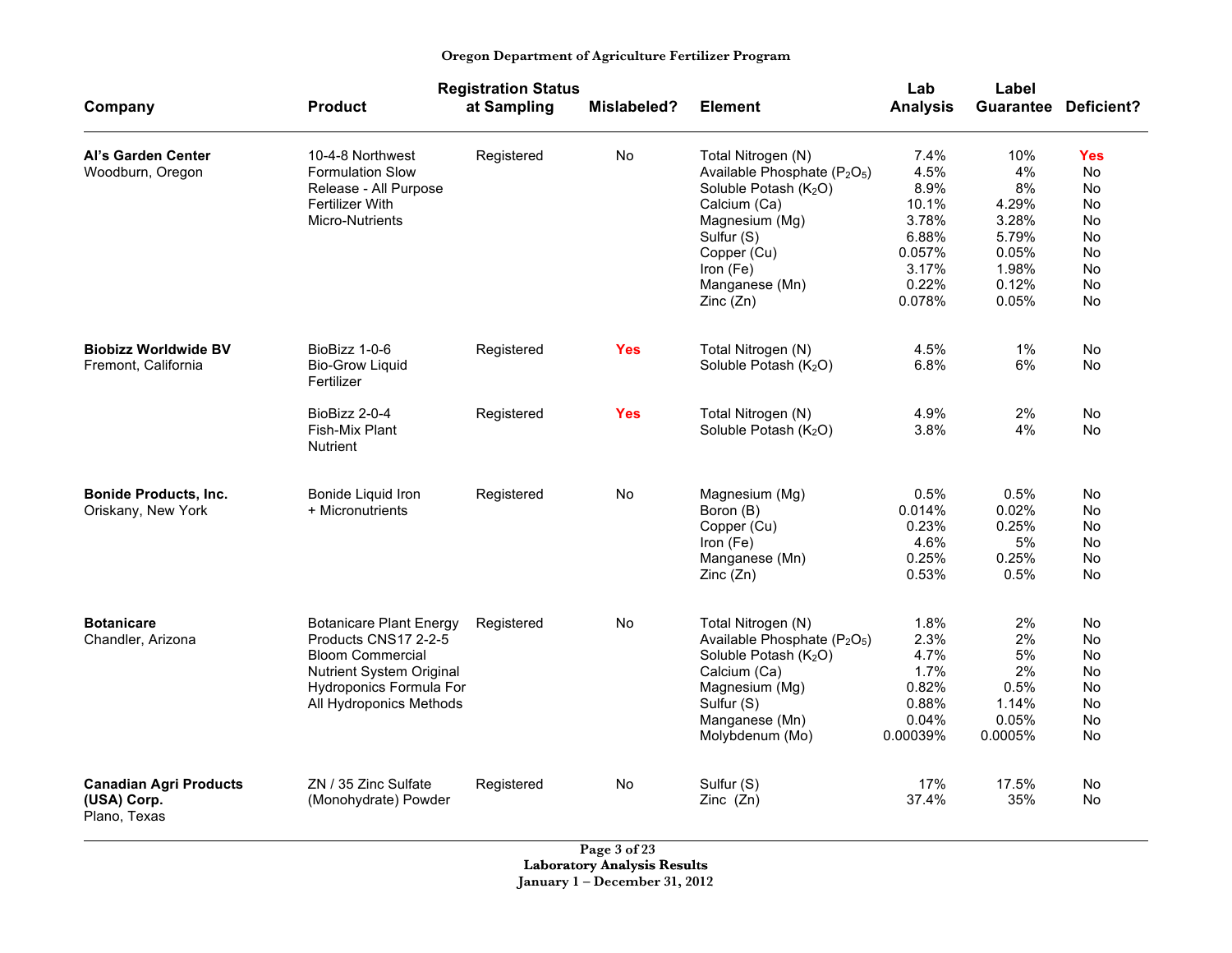| Company                                              | <b>Product</b>                                           | <b>Registration Status</b><br>at Sampling | Mislabeled? | <b>Element</b>                                                                                                                                                               | Lab<br><b>Analysis</b>                                    | Label<br><b>Guarantee</b>                           | <b>Deficient?</b>                                           |
|------------------------------------------------------|----------------------------------------------------------|-------------------------------------------|-------------|------------------------------------------------------------------------------------------------------------------------------------------------------------------------------|-----------------------------------------------------------|-----------------------------------------------------|-------------------------------------------------------------|
| Chem One, Ltd.<br>Houston, Texas                     | <b>Copper Sulfate Crystals</b><br>(EPA Reg. No. 56576-1) | Registered                                | <b>Yes</b>  | Copper (Cu)                                                                                                                                                                  | 27%                                                       | 25%                                                 | No                                                          |
|                                                      | <b>Copper Sulfate Crystals</b>                           | Registered                                | No          | Copper (Cu)                                                                                                                                                                  | 27%                                                       | 25%                                                 | No                                                          |
| <b>Crop Production Services</b><br>Greeley, Colorado | $11 - 52 - 0$                                            | <b>Unregistered</b>                       | No          | Total Nitrogen (N)<br>Available Phosphate (P <sub>2</sub> O <sub>5</sub> )                                                                                                   | 11%<br>53%                                                | 11%<br>52%                                          | No.<br>No                                                   |
|                                                      | Signature 4-3-1<br>Premix                                | <b>Unregistered</b>                       | <b>Yes</b>  | Total Nitrogen (N)<br>Available Phosphate (P <sub>2</sub> O <sub>5</sub> )<br>Soluble Potash (K <sub>2</sub> O)<br>Calcium (Ca)<br>Magnesium (Mg)<br>Sulfur (S)<br>Iron (Fe) | 3.61%<br>2.8%<br>0.76%<br>28.5%<br>4.08%<br>1.4%<br>0.68% | 4.1%<br>3%<br>1%<br>21.8%<br>3.94%<br>0.4%<br>0.45% | <b>No</b><br>No<br>No<br><b>No</b><br>No<br>No<br><b>No</b> |
| <b>Crop Production Services</b><br>Salem, Oregon     | 0-3-0 Pelletized<br>Phosphate                            | <b>Unregistered</b>                       | <b>Yes</b>  | Available Phosphate (P <sub>2</sub> O <sub>5</sub> )<br>Calcium (Ca)<br>Iron (Fe)<br>Zinc(Zn)                                                                                | 4.2%<br>26%<br>1.2%<br>0.13%                              | 3%<br>20%<br>$1\%$<br>0.1%                          | No<br>No<br><b>No</b><br>No                                 |
| Down to Earth Distributors, Inc.<br>Eugene, Oregon   | 0-12-0 Liquid<br><b>Bone Meal</b>                        | Registered                                | No          | Available Phosphate $(P_2O_5)$                                                                                                                                               | 13%                                                       | 12%                                                 | No                                                          |
|                                                      | HumaPlex Humic<br>Acid Concentrate                       | Registered                                | No          | Humic Acid                                                                                                                                                                   | 46.8%                                                     | 50%                                                 | <b>No</b>                                                   |
|                                                      | All Natural Granular<br>Humic Acids                      | Registered                                | No          | Humic Acid                                                                                                                                                                   | 45.8%                                                     | 50%                                                 | No                                                          |
|                                                      | 4-3-3 Liquid<br>All Purpose                              | Registered                                | No          | Total Nitrogen (N)<br>Available Phosphate (P <sub>2</sub> O <sub>5</sub> )<br>Soluble Potash (K <sub>2</sub> O)                                                              | 4.3%<br>2.8%<br>3.2%                                      | 4%<br>3%<br>3%                                      | No<br>No<br><b>No</b>                                       |
|                                                      | 7-2-1 Organic<br>Soybean Meal                            | Registered                                | No          | Total Nitrogen (N)<br>Available Phosphate (P <sub>2</sub> O <sub>5</sub> )<br>Soluble Potash (K <sub>2</sub> O)                                                              | 5.8%<br>0.6%<br>1.4%                                      | 7%<br>2%<br>$1\%$                                   | <b>Yes</b><br><b>Yes</b><br>No                              |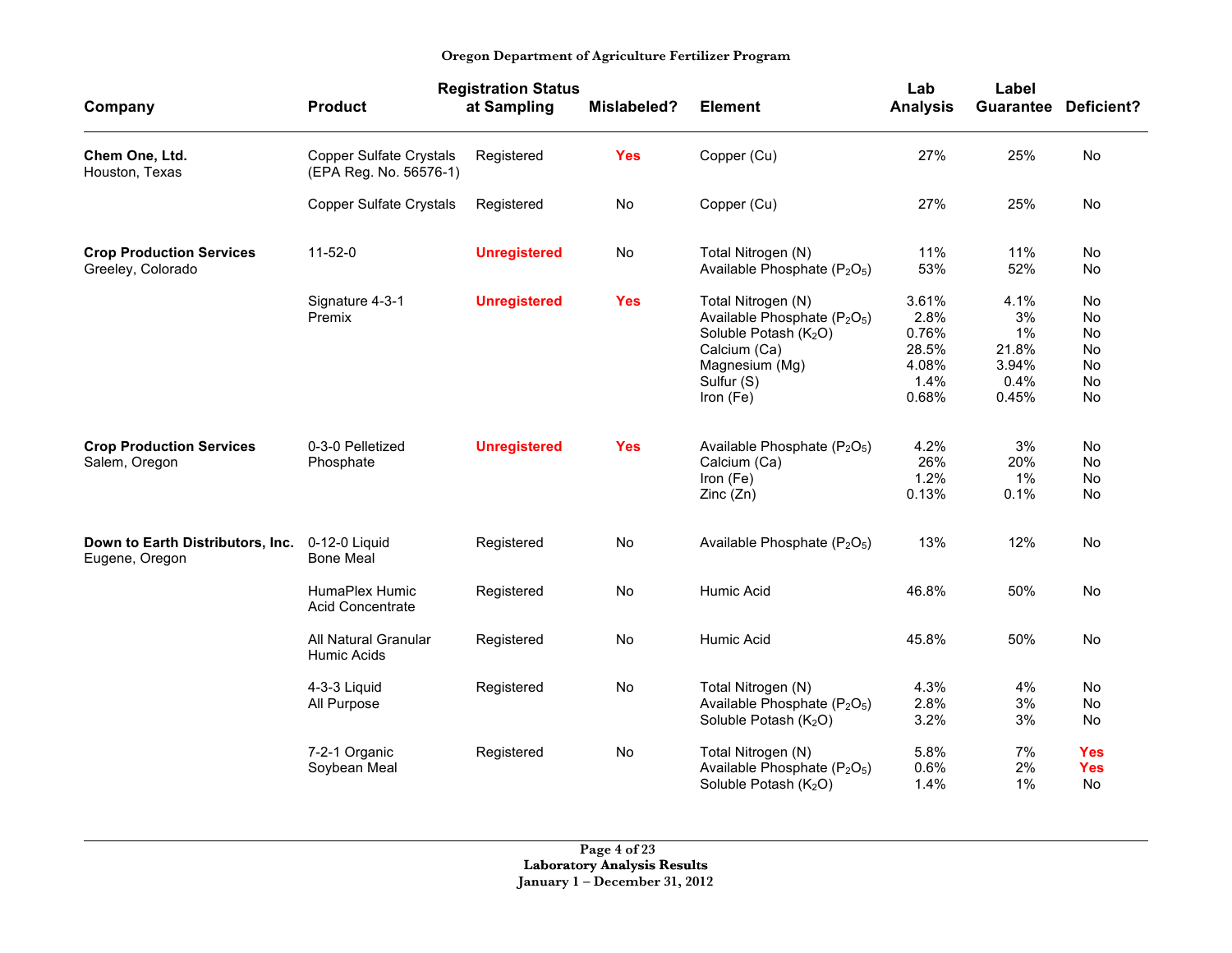| Oregon Department of Agriculture Fertilizer Program |  |  |  |  |  |
|-----------------------------------------------------|--|--|--|--|--|
|-----------------------------------------------------|--|--|--|--|--|

|                         |                                               | <b>Registration Status</b> |             |                                                      | Lab             | Label            |                   |
|-------------------------|-----------------------------------------------|----------------------------|-------------|------------------------------------------------------|-----------------|------------------|-------------------|
| Company                 | <b>Product</b>                                | at Sampling                | Mislabeled? | <b>Element</b>                                       | <b>Analysis</b> | <b>Guarantee</b> | <b>Deficient?</b> |
| Dr. Earth Company       | 3-3-3 Liquid Solution                         | <b>Unregistered</b>        | <b>Yes</b>  | Total Nitrogen (N)                                   | 3.71%           | 3%               | No                |
| Winters, California     | All Purpose Fertilizer                        |                            |             | Available Phosphate (P <sub>2</sub> O <sub>5</sub> ) | 3.2%            | 3%               | <b>No</b>         |
|                         | <b>Plus Multi-Minerals</b>                    |                            |             | Soluble Potash (K <sub>2</sub> O)                    | 3.8%            | 3%               | No                |
|                         |                                               |                            |             | Magnesium (Mg)                                       | 0.46%           | 0.5%             | No                |
|                         |                                               |                            |             | Copper (Cu)                                          | 0.05%           | 0.05%            | No                |
|                         |                                               |                            |             | Iron (Fe)                                            | 0.21%           | 0.1%             | No                |
|                         |                                               |                            |             | Manganese (Mn)                                       | 0.072%          | 0.05%            | No                |
|                         |                                               |                            |             | Molybdenum (Mo)                                      | 0.0003%         | 0.0005%          | No                |
|                         |                                               |                            |             | Zinc(Zn)                                             | 0.11%           | 0.1%             | No                |
|                         | 0-0-4.5 100% Natural                          | Registered                 | <b>Yes</b>  | Soluble Potash $(K_2O)$                              | 4.1%            | 4.5%             | No                |
|                         | Seaweed Concentrate                           |                            |             | Humic Acid                                           | 0.14%           | 6%               | <b>Yes</b>        |
|                         | 5-2-1 Cotton Seed Meal                        | Registered                 | <b>Yes</b>  | Total Nitrogen (N)                                   | 6.4%            | 5%               | No                |
|                         |                                               |                            |             | Available Phosphate (P <sub>2</sub> O <sub>5</sub> ) | 1.33%           | 2%               | No                |
|                         |                                               |                            |             | Soluble Potash (K <sub>2</sub> O)                    | 1.9%            | $1\%$            | No                |
|                         |                                               |                            |             |                                                      |                 |                  |                   |
| Dyno Nobel, Inc.        | 46-0-0 Ultra LBU                              | Registered                 | No          | Total Nitrogen (N)                                   | 46%             | 46%              | <b>No</b>         |
| Deer Island, Oregon     | <b>Ultra Low Biuret Urea</b>                  |                            |             | <b>Biuret</b>                                        | 0.08%           | $< 0.1\%$        | No                |
| Easy Gardener, Inc.     | Jobe's Organics                               | Registered                 | No          | Total Nitrogen (N)                                   | 5.5%            | 5%               | No                |
| Waco, Texas             | 5-0-3 All Purpose Water<br>Soluble Plant Food |                            |             | Soluble Potash (K <sub>2</sub> O)                    | 4.3%            | 3%               | No                |
| E. B. Stone & Son, Inc. | E. B. Stone Organics                          | Registered                 | <b>No</b>   | Total Nitrogen (N)                                   | 6.64%           | 6%               | No                |
| Suisun, California      | 6-2-1 Cottonseed Meal                         |                            |             | Available Phosphate (P <sub>2</sub> O <sub>5</sub> ) | 1.8%            | 2%               | No                |
|                         |                                               |                            |             | Soluble Potash (K <sub>2</sub> O)                    | 1.9%            | $1\%$            | No                |
|                         | GreenAll 5-20-10                              | Registered                 | No          | Total Nitrogen (N)                                   | 5.31%           | 5%               | No                |
|                         | Sure Start with                               |                            |             | Available Phosphate (P <sub>2</sub> O <sub>5</sub> ) | 21%             | 20%              | No                |
|                         | Micronutrients, Humic                         |                            |             | Soluble Potash (K <sub>2</sub> O)                    | 10%             | 10%              | No                |
|                         | Acid and Slow-                                |                            |             | Calcium (Ca)                                         | 10%             | 7%               | No                |
|                         | Release Nitrogen                              |                            |             | Sulfur (S)                                           | 3.1%            | 2%               | No                |
|                         |                                               |                            |             | Iron (Fe)                                            | 1.8%            | 1%               | No                |
|                         |                                               |                            |             | Manganese (Mn)                                       | 0.15%           | 0.1%             | No                |
|                         |                                               |                            |             | Zinc(Zn)                                             | 0.12%           | 0.1%             | No                |
|                         |                                               |                            |             | Humic Acid                                           | 1.4%            | 1.3%             | No                |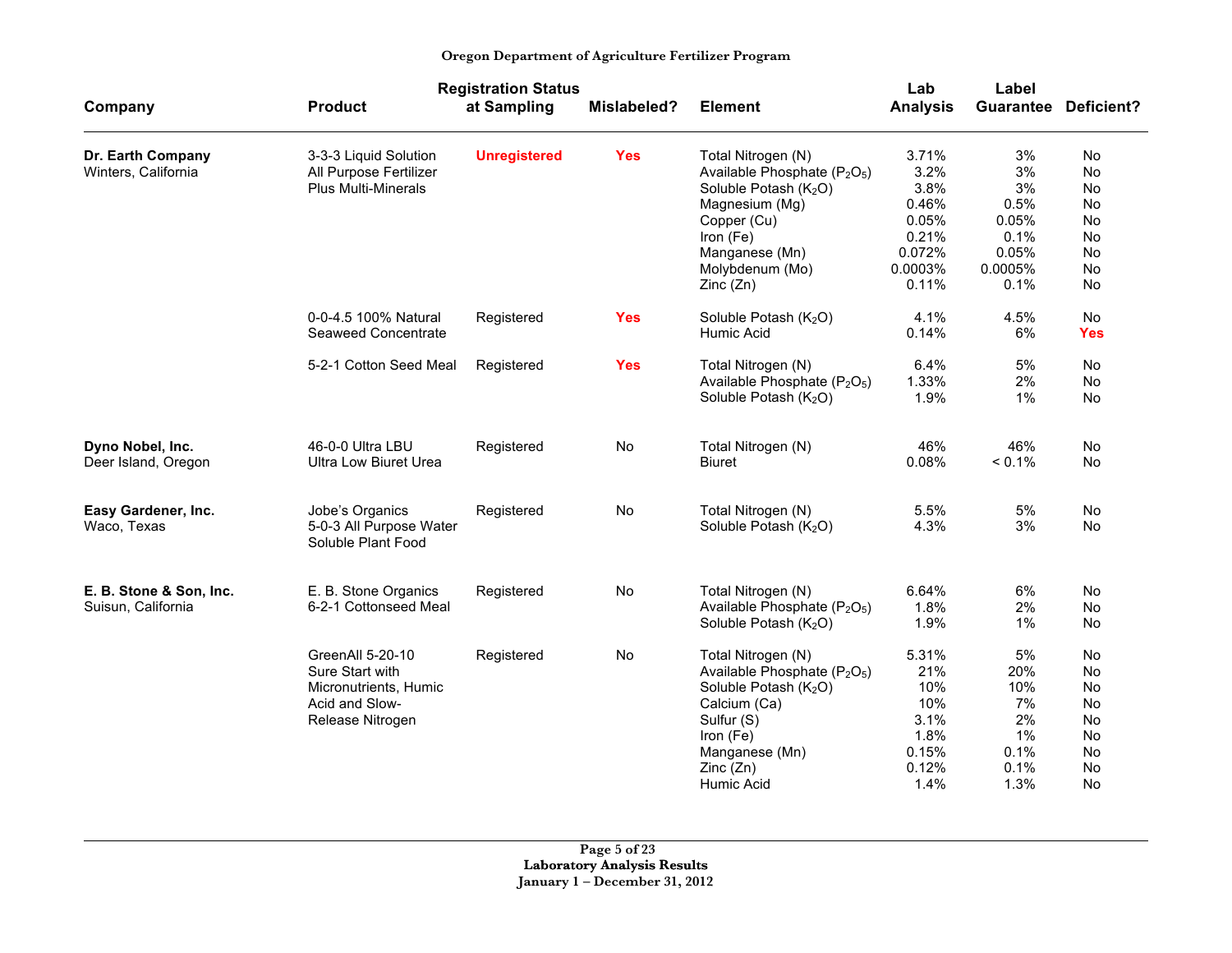|                                                        |                                                                                       | <b>Registration Status</b> |             |                                                                                                                                                                 | Lab                                         | Label                              |                                                |
|--------------------------------------------------------|---------------------------------------------------------------------------------------|----------------------------|-------------|-----------------------------------------------------------------------------------------------------------------------------------------------------------------|---------------------------------------------|------------------------------------|------------------------------------------------|
| Company                                                | <b>Product</b>                                                                        | at Sampling                | Mislabeled? | <b>Element</b>                                                                                                                                                  | <b>Analysis</b>                             | <b>Guarantee</b>                   | Deficient?                                     |
| E. B. Stone & Son, Inc.<br>Suisun, California          | E. B. Stone Organics<br>2-0-3 Alfalfa Meal                                            | Registered                 | <b>No</b>   | Total Nitrogen (N)<br>Soluble Potash $(K_2O)$                                                                                                                   | 2.24%<br>1.9%                               | 2%<br>3%                           | <b>No</b><br><b>Yes</b>                        |
|                                                        | E.B. Stone Organics<br>9-2-1 Bat Guano                                                | Registered                 | No          | Total Nitrogen (N)<br>Available Phosphate (P <sub>2</sub> O <sub>5</sub> )<br>Soluble Potash $(K_2O)$                                                           | 4.55%<br>2.5%<br>1.3%                       | 9%<br>2%<br>$1\%$                  | <b>Yes</b><br><b>No</b><br>No                  |
|                                                        | E.B. Stone Organics<br>4-6-4 Bulb Food                                                | Registered                 | <b>Yes</b>  | Total Nitrogen (N)<br>Available Phosphate (P <sub>2</sub> O <sub>5</sub> )<br>Soluble Potash (K <sub>2</sub> O)<br>Calcium (Ca)<br>Sulfur (S)<br>Humic Acid     | 4.49%<br>10%<br>4.6%<br>18%<br>3.2%<br>2.8% | 4%<br>6%<br>4%<br>4%<br>1%<br>1.3% | No<br><b>No</b><br>No<br>No<br>No<br>No        |
| <b>Eleanor's of California</b><br>San Jose, California | Eleanor's VF-11<br>0.15-0.85-0.55 for<br>Plants For All Plants,<br>Trees & Vegetables | Registered                 | <b>Yes</b>  | Total Nitrogen (N)<br>Available Phosphate (P <sub>2</sub> O <sub>5</sub> )<br>Soluble Potash $(K_2O)$                                                           | 0.32%<br>0.9%<br>2.35%                      | 0.15%<br>0.85%<br>0.55%            | <b>No</b><br><b>No</b><br><b>No</b>            |
| <b>Emerald Triangle</b><br>Fortuna, California         | Humboldt County's Own<br>0-0-3 Purple Maxx<br>Snow Storm                              | Registered                 | <b>No</b>   | Soluble Potash $(K_2O)$                                                                                                                                         | 3.6%                                        | 3%                                 | <b>No</b>                                      |
|                                                        | Humboldt County's Own<br>0-0-3 Snow Storm Ultra<br>Potassium Supplement               | Registered                 | No          | Soluble Potash (K <sub>2</sub> O)                                                                                                                               | 3.1%                                        | 3%                                 | <b>No</b>                                      |
| <b>Espoma Company</b><br>Millville, New Jersey         | 4-1-5 Palm-tone<br>for Organic Gardening<br>(w/ Pseudomonas<br>alcaligenes)           | <b>Unregistered</b>        | No          | Total Nitrogen (N)<br>Available Phosphate (P <sub>2</sub> O <sub>5</sub> )<br>Soluble Potash (K <sub>2</sub> O)<br>Calcium (Ca)<br>Magnesium (Mg)<br>Sulfur (S) | 4.54%<br>1.6%<br>4.9%<br>1.4%<br>1.3%<br>3% | 4%<br>1%<br>5%<br>1%<br>0.5%<br>1% | No<br><b>No</b><br>No<br>No<br><b>No</b><br>No |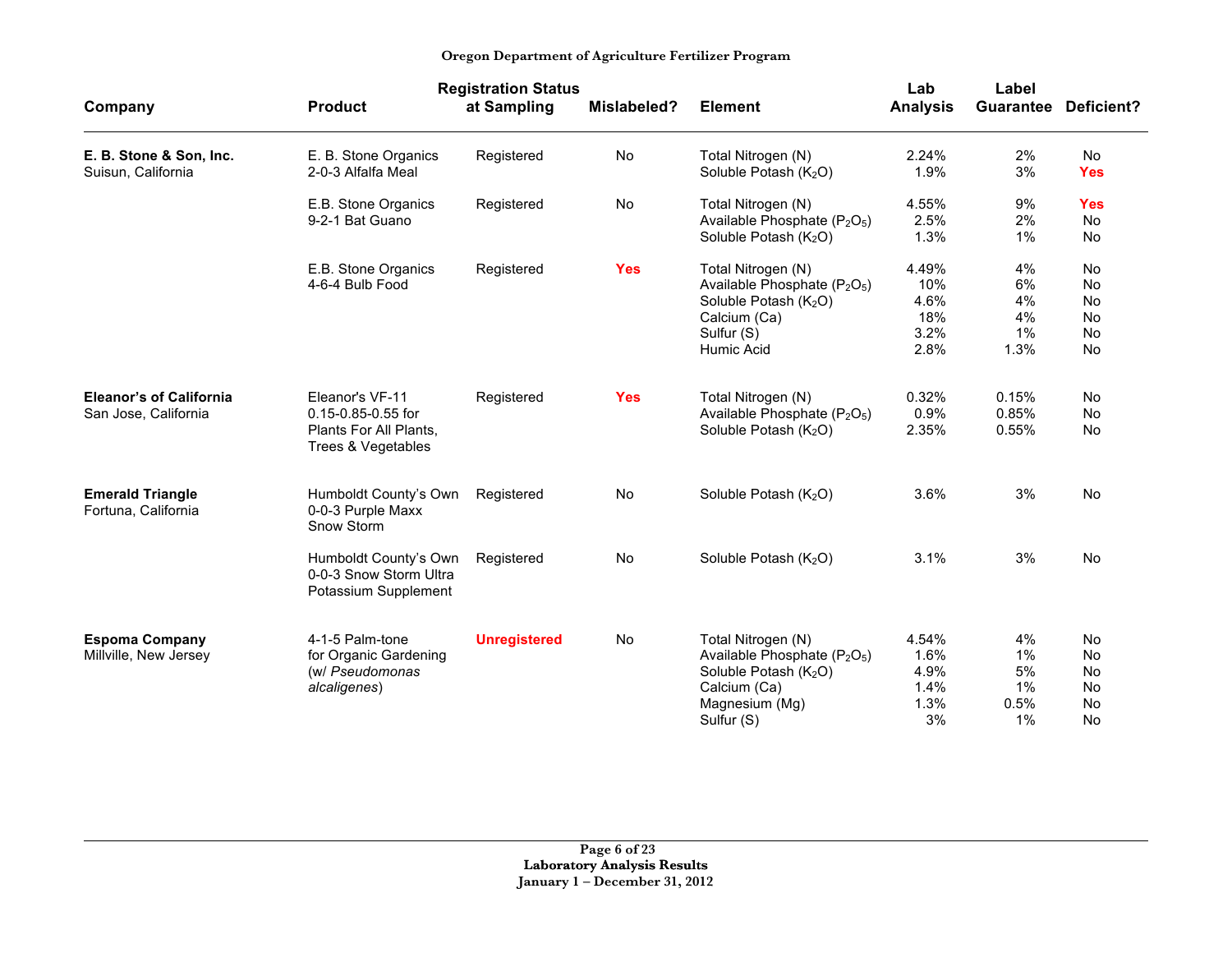|  | Oregon Department of Agriculture Fertilizer Program |  |
|--|-----------------------------------------------------|--|
|  |                                                     |  |

|                                |                               | <b>Registration Status</b> |             |                                                      | Lab             | Label |                             |
|--------------------------------|-------------------------------|----------------------------|-------------|------------------------------------------------------|-----------------|-------|-----------------------------|
| Company                        | <b>Product</b>                | at Sampling                | Mislabeled? | <b>Element</b>                                       | <b>Analysis</b> |       | <b>Guarantee Deficient?</b> |
| <b>Espoma Company</b>          | Espoma Organic                | Registered                 | No          | Total Nitrogen (N)                                   | 3.79%           | 3%    | No                          |
| Millville, New Jersey          | 3-4-5 Flower-Tone             |                            |             | Available Phosphate (P <sub>2</sub> O <sub>5</sub> ) | 3.6%            | 4%    | No                          |
|                                | <b>Blossom Booster</b>        |                            |             | Soluble Potash (K <sub>2</sub> O)                    | 5.6%            | 5%    | No                          |
|                                | For Organic Gardening         |                            |             | Calcium (Ca)                                         | 3.63%           | 5%    | Yes                         |
|                                |                               |                            |             | Magnesium (Mg)                                       | 1.1%            | 0.5%  | No                          |
|                                |                               |                            |             | Sulfur (S)                                           | 2.6%            | 1%    | No                          |
|                                | Espoma Organic                | Registered                 | No          | Calcium (Ca)                                         | 18.8%           | 21%   | Yes                         |
|                                | <b>Traditions Garden Lime</b> |                            |             | Magnesium (Mg)                                       | 12%             | 10%   | No                          |
|                                |                               |                            |             | Calcium Carbonate (CaCO <sub>3</sub> )               | 48%             | 52%   | No                          |
|                                |                               |                            |             | Calcium Carbonate<br>Equivalent (CCE)                | 96%             | 93%   | No                          |
|                                |                               |                            |             | Magnesium Carbonate (MgCO <sub>3</sub> )             | 42%             | 35%   | No                          |
|                                |                               |                            |             | Passing 100 Mesh Sieve                               | 95%             | 80%   | No                          |
|                                |                               |                            |             | Passing 40 Mesh Sieve                                | 98%             | 95%   | No                          |
|                                |                               |                            |             | Passing 20 Mesh Sieve                                | 100%            | 100%  | No                          |
|                                |                               |                            |             | Passing 10 Mesh Sieve                                | 100%            | 100%  | No                          |
|                                |                               |                            |             | Lime Score                                           | 94.55           | 96    | No                          |
| Fox Farm Soil & Fertilizer Co. | 2-8-4 Tiger Bloom             | Registered                 | No          | Total Nitrogen (N)                                   | 4%              | 2%    | No                          |
| Arcata, California             | Extra Strength Fertilizer     |                            |             | Available Phosphate (P <sub>2</sub> O <sub>5</sub> ) | 8.4%            | 8%    | No                          |
|                                | for Abundant Blooms           |                            |             | Soluble Potash $(K_2O)$                              | 4%              | 4%    | No                          |
|                                | & Buds                        |                            |             | Magnesium (Mg)                                       | 0.66%           | 0.5%  | No                          |
|                                |                               |                            |             | Boron (B)                                            | 0.018%          | 0.02% | No                          |
|                                |                               |                            |             | Copper (Cu)                                          | 0.058%          | 0.05% | No                          |
|                                |                               |                            |             | Iron (Fe)                                            | 0.13%           | 0.12% | No                          |
|                                |                               |                            |             | Manganese (Mn)                                       | 0.066%          | 0.06% | No                          |
|                                |                               |                            |             | Zinc(Zn)                                             | 0.059%          | 0.05% | No                          |
| Frit Industries, Inc.          | F-503 G                       | <b>Unregistered</b>        | <b>Yes</b>  | Boron (B)                                            | 2.9%            | 2.4%  | No                          |
| Ozark, Alabama                 |                               |                            |             | Copper (Cu)                                          | 3.3%            | 2.4%  | No                          |
|                                |                               |                            |             | Iron (Fe)                                            | 21.4%           | 14.4% | No                          |
|                                |                               |                            |             | Manganese (Mn)                                       | 6.6%            | 6%    | No                          |
|                                |                               |                            |             | Molybdenum (Mo)                                      | 0.046%          | 0.06% | No                          |
|                                |                               |                            |             | Zinc(Zn)                                             | 9.9%            | 5.6%  | No                          |
|                                |                               |                            |             |                                                      |                 |       |                             |
| GH, Inc.                       | 0-1-1 Diamond Nectar          | <b>Unregistered</b>        | <b>Yes</b>  | Available Phosphate (P <sub>2</sub> O <sub>5</sub> ) | 0.91%           | 1%    | No                          |
| Sebastopol, California         | Premium Grade Humic           |                            |             | Soluble Potash (K <sub>2</sub> O)                    | 0.65%           | $1\%$ | No                          |
|                                | Acids                         |                            |             | Humic Acid                                           | 0.0085%         | 0.01% | No                          |

**Page 7 of 23 Laboratory Analysis Results January 1 – December 31, 2012**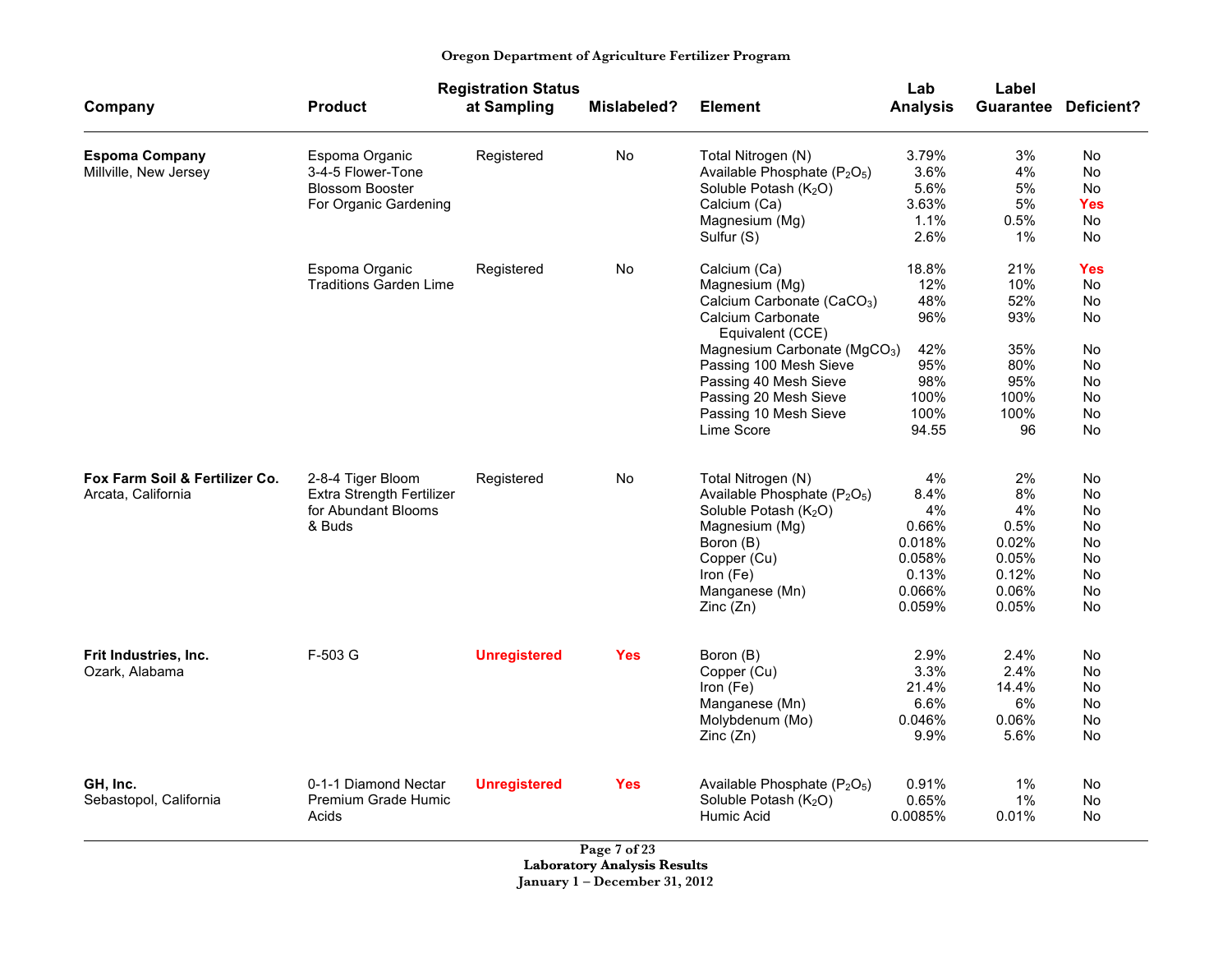|  | Oregon Department of Agriculture Fertilizer Program |  |
|--|-----------------------------------------------------|--|
|  |                                                     |  |

|                        |                          | <b>Registration Status</b> |             | Lab<br>Label                                         |                 |           |            |
|------------------------|--------------------------|----------------------------|-------------|------------------------------------------------------|-----------------|-----------|------------|
| Company                | <b>Product</b>           | at Sampling                | Mislabeled? | <b>Element</b>                                       | <b>Analysis</b> | Guarantee | Deficient? |
| GH, Inc.               | 1-0.5-1 Rapid Start      | Registered                 | No          | Total Nitrogen (N)                                   | 1.6%            | 1%        | No         |
| Sebastopol, California | Rooting Enhancer         |                            |             | Available Phosphate (P <sub>2</sub> O <sub>5</sub> ) | 0.51%           | 0.5%      | No         |
|                        |                          |                            |             | Soluble Potash (K <sub>2</sub> O)                    | 1.7%            | 1%        | No         |
|                        |                          |                            |             | Iron (Fe)                                            | 0.04%           | 0.05%     | No         |
|                        |                          |                            |             | Chelated Iron (Fe)                                   | 0.04%           | 0.05%     | No         |
|                        | 1-0-0 Cali Magic         | <b>Unregistered</b>        | No          | Total Nitrogen (N)                                   | 2.7%            | $1\%$     | No         |
|                        | Calcium-Magnesium        |                            |             | Calcium (Ca)                                         | 5.5%            | 5%        | No         |
|                        | Supplement               |                            |             | Magnesium (Mg)                                       | 1.23%           | 1.5%      | No         |
|                        |                          |                            |             | Iron (Fe)                                            | 0.09%           | 0.1%      | No         |
|                        |                          |                            |             | Chelated Iron (Fe)                                   | 0.09%           | 0.1%      | No         |
|                        | 1-5-4 B FloraDuo         | Registered                 | No          | Total Nitrogen (N)                                   | $1\%$           | $1\%$     | No         |
|                        | <b>Two-Part Nutrient</b> |                            |             | Available Phosphate (P <sub>2</sub> O <sub>5</sub> ) | 5%              | 5%        | No         |
|                        |                          |                            |             | Soluble Potash (K <sub>2</sub> O)                    | 4.1%            | 4%        | No         |
|                        |                          |                            |             | Magnesium (Mg)                                       | 1.6%            | 1.5%      | No         |
|                        |                          |                            |             | Sulfur (S)                                           | 2%              | 2%        | No         |
|                        |                          |                            |             | Boron (B)                                            | 0.0085%         | 0.01%     | No         |
|                        |                          |                            |             | Copper (Cu)                                          | 0.0027%         | 0.003%    | No         |
|                        |                          |                            |             | Chelated Copper (Cu)                                 | 0.0027%         | 0.003%    | No         |
|                        |                          |                            |             | Iron (Fe)                                            | 0.012%          | 0.01%     | No         |
|                        |                          |                            |             | Chelated Iron (Fe)                                   | 0.012%          | 0.01%     | No         |
|                        |                          |                            |             | Manganese (Mn)                                       | 0.009%          | 0.01%     | No         |
|                        |                          |                            |             | Chelated Manganese (Mn)                              | 0.009%          | 0.01%     | No         |
|                        |                          |                            |             | Molybdenum (Mo)                                      | 0.0022%         | 0.0009%   | No         |
|                        |                          |                            |             | Zinc (Zn)                                            | 0.0036%         | 0.004%    | No         |
|                        |                          |                            |             | Chelated Zinc (Zn)                                   | 0.0038%         | 0.004%    | No         |
|                        | 5-0-6 A FloraDuo         | Registered                 | No          | Total Nitrogen (N)                                   | 5%              | 5%        | No         |
|                        | <b>Two-Part Nutrient</b> |                            |             | Soluble Potash (K <sub>2</sub> O)                    | 4.5%            | 6%        | Yes        |
|                        |                          |                            |             | Calcium (Ca)                                         | 3.9%            | 3%        | No         |
|                        |                          |                            |             | Magnesium (Mg)                                       | 0.11%           | 0.1%      | No         |
|                        |                          |                            |             | Boron (B)                                            | 0.017%          | 0.018%    | No         |
|                        |                          |                            |             | Copper (Cu)                                          | 0.0066%         | 0.007%    | No         |
|                        |                          |                            |             | Chelated Copper (Cu)                                 | 0.0073%         | 0.007%    | No         |
|                        |                          |                            |             | Iron (Fe)                                            | 0.07%           | 0.05%     | No         |
|                        |                          |                            |             | Chelated Iron (Fe)                                   | 0.066%          | 0.05%     | No         |
|                        |                          |                            |             | Manganese (Mn)                                       | 0.028%          | 0.03%     | No         |
|                        |                          |                            |             | Chelated Manganese (Mn)                              | 0.032%          | 0.03%     | No         |
|                        |                          |                            |             | Molybdenum (Mo)                                      | 0.0012%         | 0.00009%  | No         |
|                        |                          |                            |             | Zinc (Zn)                                            | 0.009%          | 0.01%     | No         |
|                        |                          |                            |             | Chelated Zinc (Zn)                                   | 0.01%           | 0.01%     | No         |

**Page 8 of 23 Laboratory Analysis Results January 1 – December 31, 2012**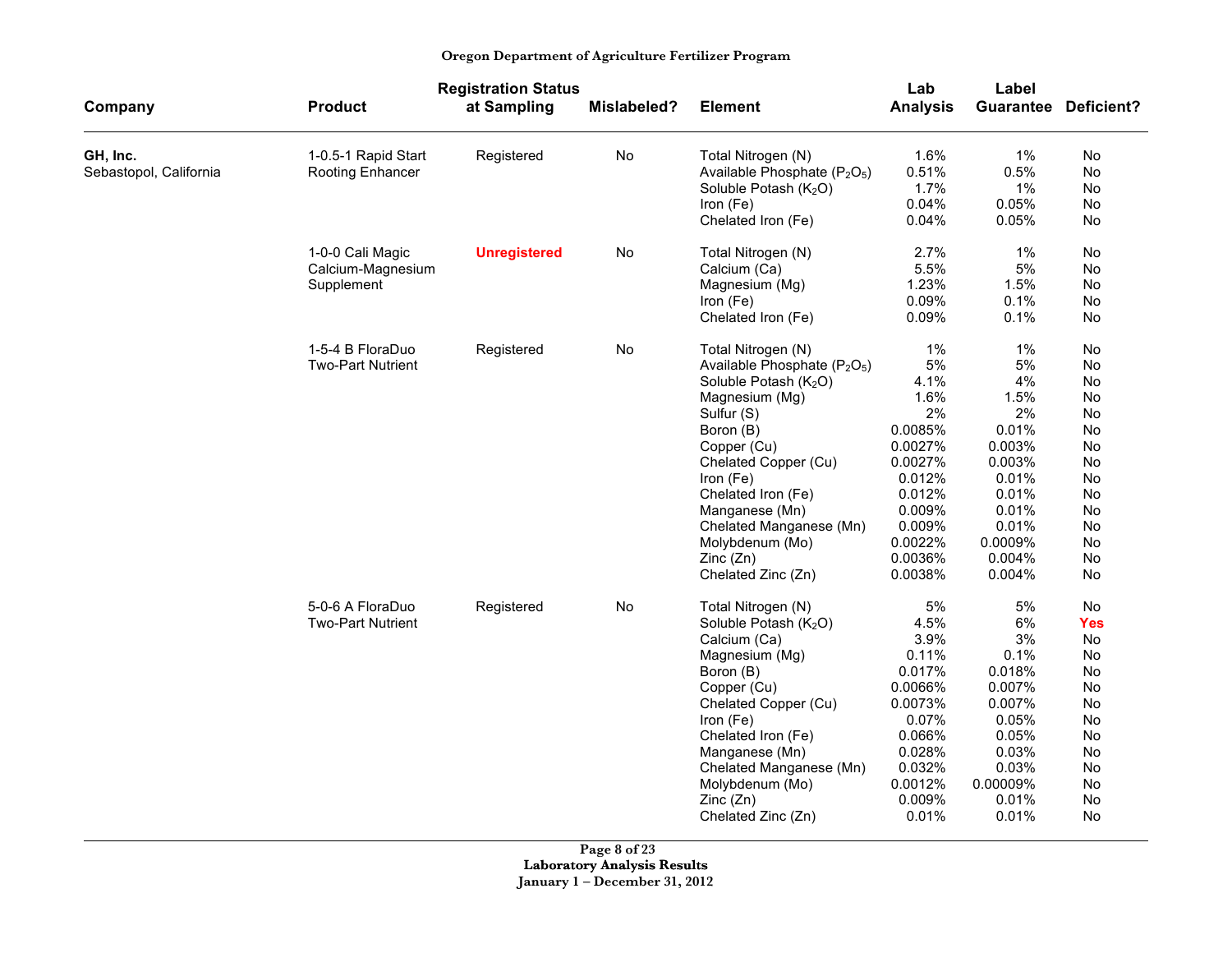|                                                         |                                                                                                                             | <b>Registration Status</b> |                    |                                                                                                                                                                                                                                                                                  | Lab                                                                                                                             | Label                                                                                                                 |                                                                                                 |
|---------------------------------------------------------|-----------------------------------------------------------------------------------------------------------------------------|----------------------------|--------------------|----------------------------------------------------------------------------------------------------------------------------------------------------------------------------------------------------------------------------------------------------------------------------------|---------------------------------------------------------------------------------------------------------------------------------|-----------------------------------------------------------------------------------------------------------------------|-------------------------------------------------------------------------------------------------|
| Company                                                 | <b>Product</b>                                                                                                              | at Sampling                | <b>Mislabeled?</b> | <b>Element</b>                                                                                                                                                                                                                                                                   | <b>Analysis</b>                                                                                                                 |                                                                                                                       | <b>Guarantee Deficient?</b>                                                                     |
| GH, Inc.<br>Sebastopol, California                      | 1-1-1 Floralicious<br>Organic Base<br>Enhancer Bloom                                                                        | <b>Unregistered</b>        | <b>Yes</b>         | Total Nitrogen (N)<br>Available Phosphate (P <sub>2</sub> O <sub>5</sub> )<br>Soluble Potash (K <sub>2</sub> O)<br>Humic Acid                                                                                                                                                    | $1\%$<br>0.33%<br>0.6%<br>0.85%                                                                                                 | $1\%$<br>1%<br>1%<br>$1\%$                                                                                            | No.<br>No<br>No<br>No                                                                           |
|                                                         | 5-0-1 FloraMicro<br><b>Advanced Nutrient</b><br>System                                                                      | <b>Unregistered</b>        | No                 | Total Nitrogen (N)<br>Soluble Potash (K <sub>2</sub> O)<br>Calcium (Ca)<br>Boron (B)<br>Cobalt (Co)<br>Copper (Cu)<br>Chelated Copper (Cu)<br>Iron (Fe)<br>Chelated Iron (Fe)<br>Manganese (Mn)<br>Chelated Manganese (Mn)<br>Molybdenum (Mo)<br>Zinc (Zn)<br>Chelated Zinc (Zn) | 5.2%<br>1%<br>5.9%<br>0.011%<br>0.0011%<br>0.009%<br>0.0087%<br>0.12%<br>0.1%<br>0.042%<br>0.044%<br>0.001%<br>0.015%<br>0.016% | 5%<br>1%<br>5%<br>0.01%<br>0.0005%<br>0.01%<br>0.01%<br>0.1%<br>0.1%<br>0.05%<br>0.05%<br>0.0008%<br>0.015%<br>0.015% | No.<br>No<br>No<br><b>No</b><br>No<br>No<br>No<br>No<br>No<br>No<br>No<br>No<br><b>No</b><br>No |
| <b>Green Light Company</b><br>Walnut Creek, California  | 20-20-20 Instant All<br>Purpose Plant Food                                                                                  | Registered                 | No                 | Total Nitrogen (N)<br>Available Phosphate (P <sub>2</sub> O <sub>5</sub> )<br>Soluble Potash (K2O)<br>Iron (Fe)<br>Chelated Iron (Fe)<br>Zinc (Zn)<br>Chelated Zinc (Zn)                                                                                                         | 23.6%<br>22%<br>23%<br>0.098%<br>0.098%<br>0.053%<br>0.05%                                                                      | 20%<br>20%<br>20%<br>0.10%<br>0.10%<br>0.05%<br>0.05%                                                                 | No<br>No.<br>No<br>No<br>No<br>No<br>No                                                         |
| <b>Griffin Industries, LLC</b><br>Cold Spring, Kentucky | Nature Safe<br>9-6-1 Fertilizer                                                                                             | Registered                 | <b>Yes</b>         | Total Nitrogen (N)<br>Available Phosphate (P <sub>2</sub> O <sub>5</sub> )<br>Soluble Potash (K <sub>2</sub> O)<br>Calcium (Ca)                                                                                                                                                  | 8.7%<br>5.7%<br>1.9%<br>9.8%                                                                                                    | 9%<br>6%<br>$1\%$<br>5%                                                                                               | No.<br>No<br>No<br><b>No</b>                                                                    |
| Gro Tec, Inc.<br>Madison, Georgia                       | Ironite Since 1956<br>7-6-6 Plus Liquid Plant<br>& Flower Food For<br>Indoor & Outdoor Plants<br>& Flowers (w/ 0.9% Sulfur) | <b>Unregistered</b>        | <b>Yes</b>         | Total Nitrogen (N)<br>Available Phosphate (P <sub>2</sub> O <sub>5</sub> )<br>Soluble Potash (K <sub>2</sub> O)<br>Sulfur (S)<br>Boron (B)<br>Iron (Fe)                                                                                                                          | 7.06%<br>6.2%<br>6.7%<br>1.2%<br>0.018%<br>0.15%                                                                                | 7%<br>6%<br>6%<br>0.9%<br>0.02%<br>0.1%                                                                               | No<br>No.<br>No<br>No<br>No<br>No                                                               |

**Page 9 of 23 Laboratory Analysis Results January 1 – December 31, 2012**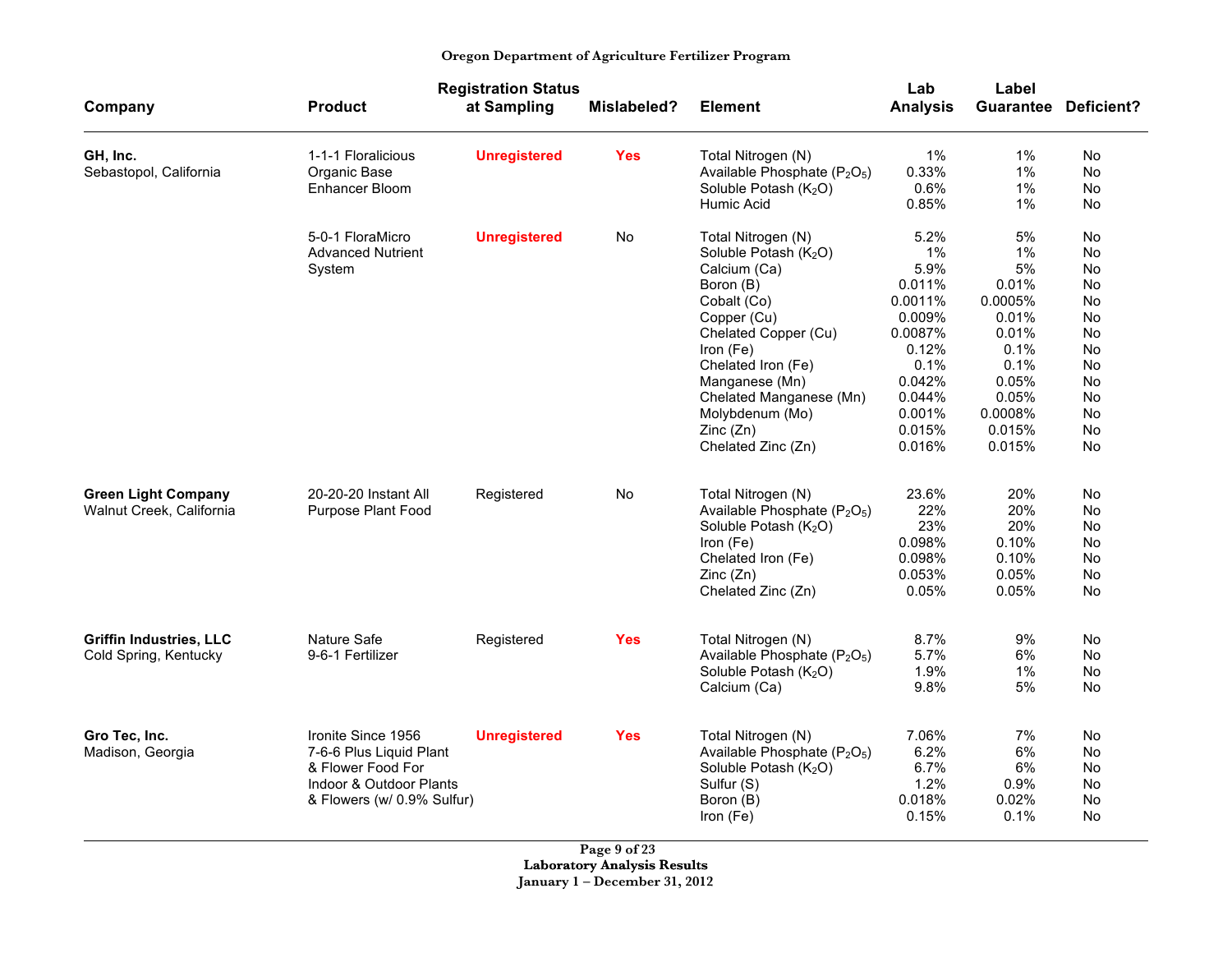|                                                     |                                                                                                           | <b>Registration Status</b> |                    |                                                                                                                                                                                                                                                                                                          | Lab                                                                                                                   | Label                                                                                                        |                                                                            |
|-----------------------------------------------------|-----------------------------------------------------------------------------------------------------------|----------------------------|--------------------|----------------------------------------------------------------------------------------------------------------------------------------------------------------------------------------------------------------------------------------------------------------------------------------------------------|-----------------------------------------------------------------------------------------------------------------------|--------------------------------------------------------------------------------------------------------------|----------------------------------------------------------------------------|
| Company                                             | <b>Product</b>                                                                                            | at Sampling                | <b>Mislabeled?</b> | <b>Element</b>                                                                                                                                                                                                                                                                                           | <b>Analysis</b>                                                                                                       | Guarantee                                                                                                    | <b>Deficient?</b>                                                          |
| <b>Grower's Secret</b><br>San Francisco, California | 5-2-1 Grower's<br>Secret                                                                                  | Registered                 | No                 | Total Nitrogen (N)<br>Available Phosphate (P <sub>2</sub> O <sub>5</sub> )<br>Soluble Potash (K <sub>2</sub> O)                                                                                                                                                                                          | 5.4%<br>1.6%<br>1.2%                                                                                                  | 5%<br>2%<br>$1\%$                                                                                            | No.<br><b>No</b><br>No                                                     |
|                                                     | 5-0-0 Green Up<br>Nitrogen for Nitrogen<br>Loving Plants                                                  | <b>Unregistered</b>        | <b>Yes</b>         | Total Nitrogen (N)                                                                                                                                                                                                                                                                                       | 4.9%                                                                                                                  | 5%                                                                                                           | <b>No</b>                                                                  |
|                                                     | 0-0-6 Strengthen Organic Unregistered<br><b>Bud and Bloom Fertilizer</b>                                  |                            | <b>Yes</b>         | Soluble Potash (K <sub>2</sub> O)                                                                                                                                                                                                                                                                        | 5.6%                                                                                                                  | 6%                                                                                                           | No                                                                         |
|                                                     | 3-0-1 Accelerate Soluble<br>Nitrogen and Kelp                                                             | <b>Unregistered</b>        | <b>Yes</b>         | Total Nitrogen (N)<br>Soluble Potash (K <sub>2</sub> O)                                                                                                                                                                                                                                                  | $3.6\%$<br>1.1%                                                                                                       | 3%<br>$1\%$                                                                                                  | No.<br>No.                                                                 |
|                                                     | 0-0-3 Molasses Energize<br>Organic Carbohydrate<br>Source                                                 | <b>Unregistered</b>        | <b>Yes</b>         | Soluble Potash (K <sub>2</sub> O)                                                                                                                                                                                                                                                                        | 1.2%                                                                                                                  | 3%                                                                                                           | <b>Yes</b>                                                                 |
|                                                     | 16-0-0 Grower's Secret<br>Nitrogen (GSN) Nitrogen<br>for Organic Production                               | <b>Unregistered</b>        | <b>Yes</b>         | Total Nitrogen (N)                                                                                                                                                                                                                                                                                       | 18%                                                                                                                   | 16%                                                                                                          | No                                                                         |
| Grow More, Inc.<br>Gardena, California              | 5-50-17 Hawaiian Bud<br>and Bloom Instant Water<br>Soluble Concentrate<br>with Chelated<br>Micronutrients | Registered                 | No                 | Total Nitrogen (N)<br>Available Phosphate (P <sub>2</sub> O <sub>5</sub> )<br>Soluble Potash (K <sub>2</sub> O)<br>Boron (B)<br>Copper (Cu)<br>Chelated Copper (Cu)<br>Iron (Fe)<br>Chelated Iron (Fe)<br>Manganese (Mn)<br>Chelated Manganese (Mn)<br>Molybdenum (Mo)<br>Zinc(Zn)<br>Chelated Zinc (Zn) | 7.5%<br>51%<br>19%<br>0.029%<br>0.075%<br>0.074%<br>0.14%<br>0.13%<br>0.071%<br>0.069%<br>0.0011%<br>0.099%<br>0.092% | 5%<br>50%<br>17%<br>0.02%<br>0.05%<br>0.05%<br>0.10%<br>0.10%<br>0.05%<br>0.05%<br>0.0005%<br>0.05%<br>0.05% | No<br>No<br>No<br>No<br>No<br>No<br>No<br>No<br>No<br>No<br>No<br>No<br>No |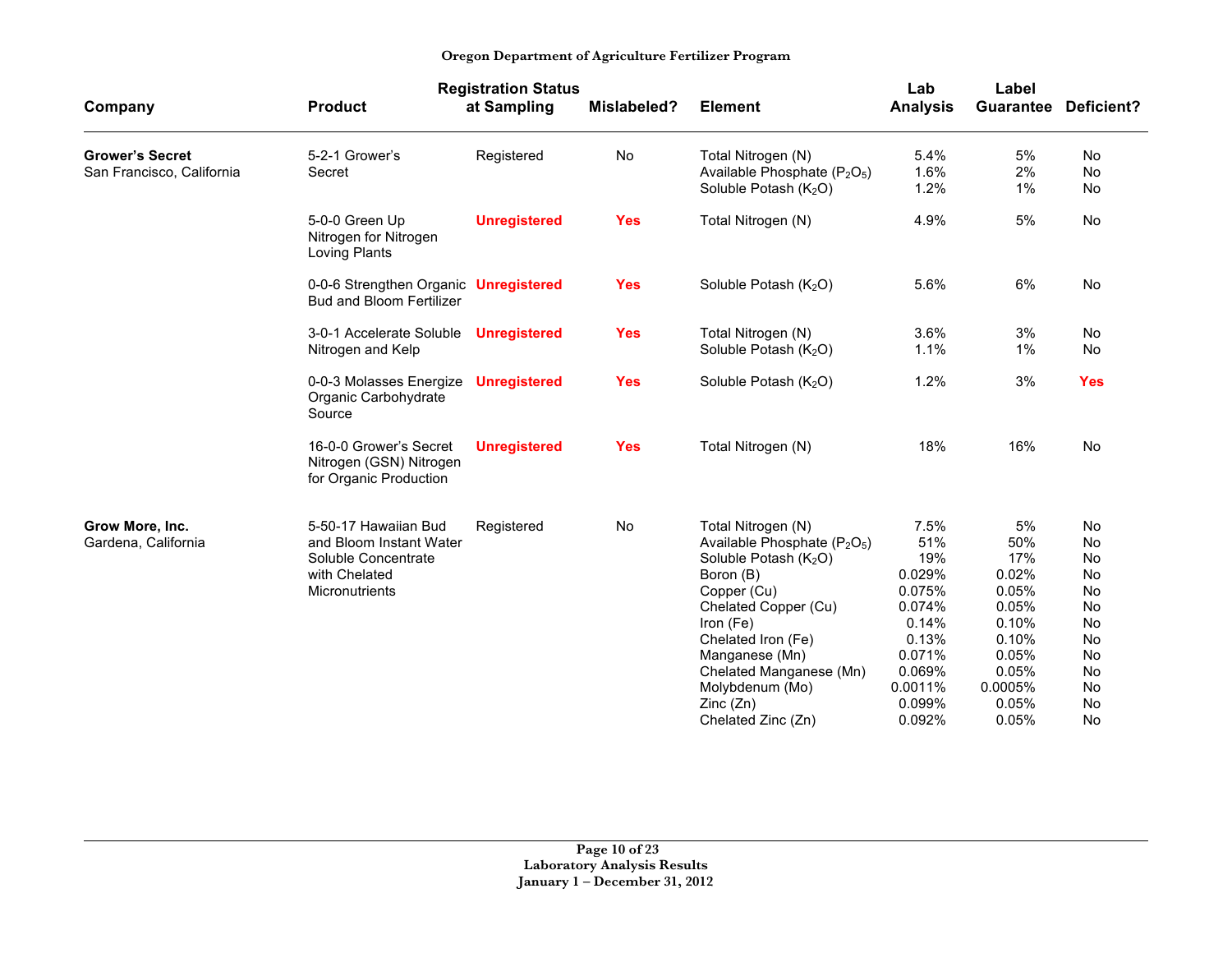|                                                       |                         | <b>Registration Status</b> |                    |                                                                            | Lab             | Label    |                             |
|-------------------------------------------------------|-------------------------|----------------------------|--------------------|----------------------------------------------------------------------------|-----------------|----------|-----------------------------|
| Company                                               | <b>Product</b>          | at Sampling                | <b>Mislabeled?</b> | <b>Element</b>                                                             | <b>Analysis</b> |          | <b>Guarantee Deficient?</b> |
| Grow More, Inc.                                       | <b>Grow More Orchid</b> | Registered                 | No                 | Total Nitrogen (N)                                                         | 30%             | 30%      | No                          |
| Gardena, California                                   | 30-10-10 Growth         |                            |                    | Available Phosphate (P <sub>2</sub> O <sub>5</sub> )                       | 12%             | 10%      | No                          |
|                                                       | Formula Premium         |                            |                    | Soluble Potash (K <sub>2</sub> O)                                          | 10%             | 10%      | No                          |
|                                                       | Orchid Food             |                            |                    | Copper (Cu)                                                                | 0.043%          | 0.05%    | No                          |
|                                                       |                         |                            |                    | Iron (Fe)                                                                  | 0.13%           | 0.1%     | No                          |
|                                                       |                         |                            |                    | Manganese (Mn)                                                             | 0.058%          | 0.05%    | No                          |
|                                                       |                         |                            |                    | Molybdenum (Mo)                                                            | 0.00041%        | 0.0005%  | No                          |
|                                                       |                         |                            |                    | Zinc (Zn)                                                                  | 0.061%          | 0.05%    | No                          |
|                                                       | Grow More Orchid        | Registered                 | No                 | Total Nitrogen (N)                                                         | 6%              | 6%       | No                          |
|                                                       | 6-30-30 Bloom           |                            |                    | Available Phosphate (P <sub>2</sub> O <sub>5</sub> )                       | 29.25%          | 30%      | No                          |
|                                                       | Formula Premium         |                            |                    | Soluble Potash $(K_2O)$                                                    | 33.2%           | 30%      | No                          |
|                                                       | Orchid Food             |                            |                    | Copper (Cu)                                                                | 0.069%          | 0.05%    | No                          |
|                                                       |                         |                            |                    | Iron (Fe)                                                                  | 0.12%           | 0.1%     | No                          |
|                                                       |                         |                            |                    | Manganese (Mn)                                                             | 0.077%          | 0.05%    | <b>No</b>                   |
|                                                       |                         |                            |                    | Molybdenum (Mo)                                                            | 0.0003%         | 0.0005%  | No                          |
|                                                       |                         |                            |                    | Zinc(Zn)                                                                   | 0.078%          | 0.05%    | No                          |
|                                                       | Grow More               | <b>Unregistered</b>        | <b>Yes</b>         | Total Nitrogen (N)                                                         | 19.3%           | 20%      | No                          |
|                                                       | 20-10-20 Premium        |                            |                    | Available Phosphate (P <sub>2</sub> O <sub>5</sub> )                       | 10%             | 10%      | <b>No</b>                   |
|                                                       | Orchid Food             |                            |                    | Soluble Potash (K <sub>2</sub> O)                                          | 21%             | 20%      | No                          |
|                                                       |                         |                            |                    | Copper (Cu)                                                                | 0.058%          | 0.05%    | <b>No</b>                   |
|                                                       |                         |                            |                    | Iron (Fe)                                                                  | 0.15%           | 0.1%     | <b>No</b>                   |
|                                                       |                         |                            |                    | Manganese (Mn)                                                             | 0.06%           | 0.05%    | No                          |
|                                                       |                         |                            |                    | Molybdenum (Mo)                                                            | 0.00035%        | 0.0005%  | No                          |
|                                                       |                         |                            |                    | Zinc (Zn)                                                                  | 0.062%          | 0.05%    | No                          |
|                                                       | 2-1-6 Grow              |                            |                    |                                                                            | 2.5%            |          |                             |
| <b>Humboldt Nutrients Corp.</b><br>Eureka, California |                         | Registered                 | No                 | Total Nitrogen (N)<br>Available Phosphate (P <sub>2</sub> O <sub>5</sub> ) | 0.88%           | 2%<br>1% | No<br><b>No</b>             |
|                                                       |                         |                            |                    | Soluble Potash (K <sub>2</sub> O)                                          | 6.3%            | 6%       | No                          |
|                                                       |                         |                            |                    | Magnesium (Mg)                                                             | 0.51%           | 0.5%     | No                          |
|                                                       |                         |                            |                    |                                                                            |                 |          |                             |
|                                                       | 5-0-1 Micro             | Registered                 | No                 | Total Nitrogen (N)                                                         | 5.7%            | 5%       | No                          |
|                                                       |                         |                            |                    | Soluble Potash $(K_2O)$                                                    | 0.69%           | 1%       | No                          |
|                                                       |                         |                            |                    | Calcium (Ca)                                                               | 5.4%            | 5%       | No                          |
|                                                       |                         |                            |                    | Cobalt (Co)                                                                | 0.00029%        | 0.0005%  | No                          |
|                                                       |                         |                            |                    | Iron (Fe)                                                                  | 0.48%           | 0.5%     | No                          |
|                                                       |                         |                            |                    | Manganese (Mn)                                                             | 0.045%          | 0.05%    | No                          |
|                                                       |                         |                            |                    | Molybdenum (Mo)                                                            | 0.00061%        | 0.001%   | No                          |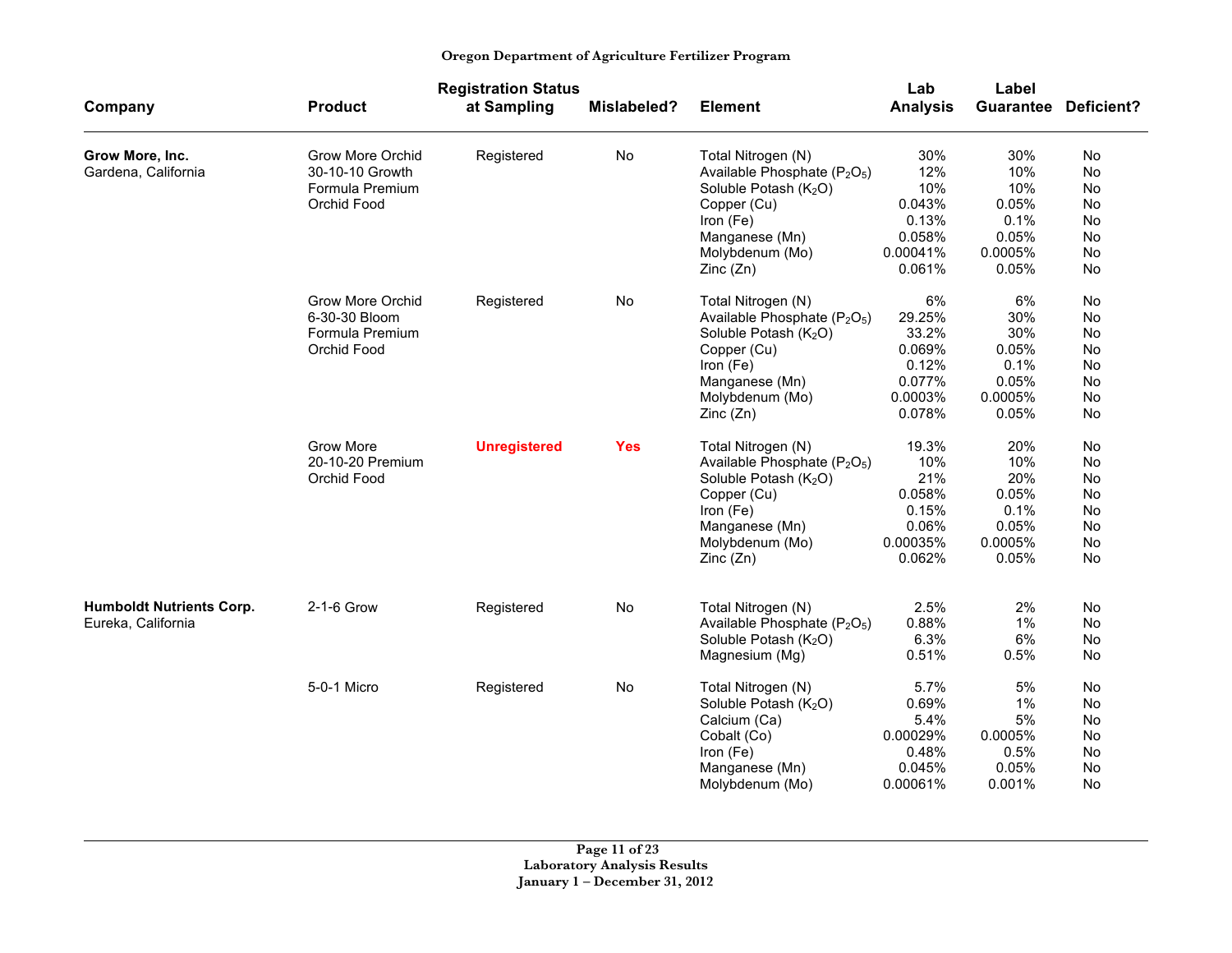|                                                                |                                                                     | <b>Registration Status</b> |             |                                                                                                                                                                           |                                                          | Label                                                |                                                                     |
|----------------------------------------------------------------|---------------------------------------------------------------------|----------------------------|-------------|---------------------------------------------------------------------------------------------------------------------------------------------------------------------------|----------------------------------------------------------|------------------------------------------------------|---------------------------------------------------------------------|
| Company                                                        | <b>Product</b>                                                      | at Sampling                | Mislabeled? | <b>Element</b>                                                                                                                                                            | <b>Analysis</b>                                          | Guarantee                                            | Deficient?                                                          |
| <b>Humboldt Nutrients Corp.</b><br>Eureka, California          | 0-0-22 HydroDeuce<br>Potassium<br>Supplement                        | <b>Unregistered</b>        | No          | Soluble Potash (K <sub>2</sub> O)                                                                                                                                         | 26%                                                      | 22%                                                  | <b>No</b>                                                           |
| <b>Humboldt Nutrients LLC</b><br>Eureka, California            | Hum Bolt Liquid<br>Humic Acid<br>Concentrate 8%                     | Registered                 | <b>No</b>   | Humic Acid                                                                                                                                                                | 6.8%                                                     | 8%                                                   | No                                                                  |
| <b>Kellogg Garden Products</b><br>Carson, California           | Gardner & Bloome<br>4-4-4 Natural Organic<br>All Purpose Fertilizer | Registered                 | No          | Total Nitrogen (N)<br>Available Phosphate (P <sub>2</sub> O <sub>5</sub> )<br>Soluble Potash (K <sub>2</sub> O)<br>Humic Acid                                             | 4.65%<br>3.7%<br>4%<br>4%                                | 4%<br>4%<br>4%<br>2%                                 | No<br><b>No</b><br><b>No</b><br>No                                  |
| Knox Fertilizer Co., Inc.<br>Knox, Indiana                     | KGRO 30-0-10<br>Winterizer Lawn Food                                | Registered                 | No          | Total Nitrogen (N)<br>Soluble Potash (K <sub>2</sub> O)<br>Chlorine (CI) Max                                                                                              | 30%<br>10%<br>7.6%                                       | 30%<br>10%<br>10%                                    | No<br>No<br>No                                                      |
|                                                                | KGRO 10-54-10 Super<br><b>Bloom Water Soluble</b>                   | <b>Unregistered</b>        | <b>No</b>   | Total Nitrogen (N)<br>Available Phosphate (P <sub>2</sub> O <sub>5</sub> )<br>Soluble Potash (K <sub>2</sub> O)<br>Copper (Cu)<br>Iron (Fe)<br>Manganese (Mn)<br>Zinc(Zn) | 12%<br>54%<br>12%<br>0.0038%<br>0.13%<br>0.04%<br>0.066% | 10%<br>54%<br>10%<br>0.05%<br>0.1%<br>0.05%<br>0.05% | <b>No</b><br><b>No</b><br>No<br><b>Yes</b><br><b>No</b><br>No<br>No |
| <b>Lawn and Garden</b><br>Products, Inc.<br>Fresno, California | Monterey Sequestar<br>3-0-0 Iron 6% Fully<br>Chelated Iron          | Registered                 | <b>Yes</b>  | Total Nitrogen (N)<br>Iron (Fe)<br>Chelated Iron (Fe)                                                                                                                     | 4.52%<br>5.8%<br>6.2%                                    | 3%<br>6%<br>6%                                       | No<br><b>No</b><br>No                                               |
| <b>Loveland Products, Inc.</b><br>Greeley, Colorado            | Signature 24-4-8 +<br>3.5Fe Largo Verde                             | <b>Unregistered</b>        | No          | Total Nitrogen (N)<br>Available Phosphate (P <sub>2</sub> O <sub>5</sub> )<br>Soluble Potash (K <sub>2</sub> O)<br>Sulfur (S)<br>Iron (Fe)<br>Manganese (Mn)              | 23.1%<br>4.1%<br>8.3%<br>9.1%<br>4%<br>0.29%             | 24%<br>4%<br>8%<br>8%<br>3.5%<br>0.2%                | <b>Yes</b><br>No<br>No<br>No<br>No<br>No                            |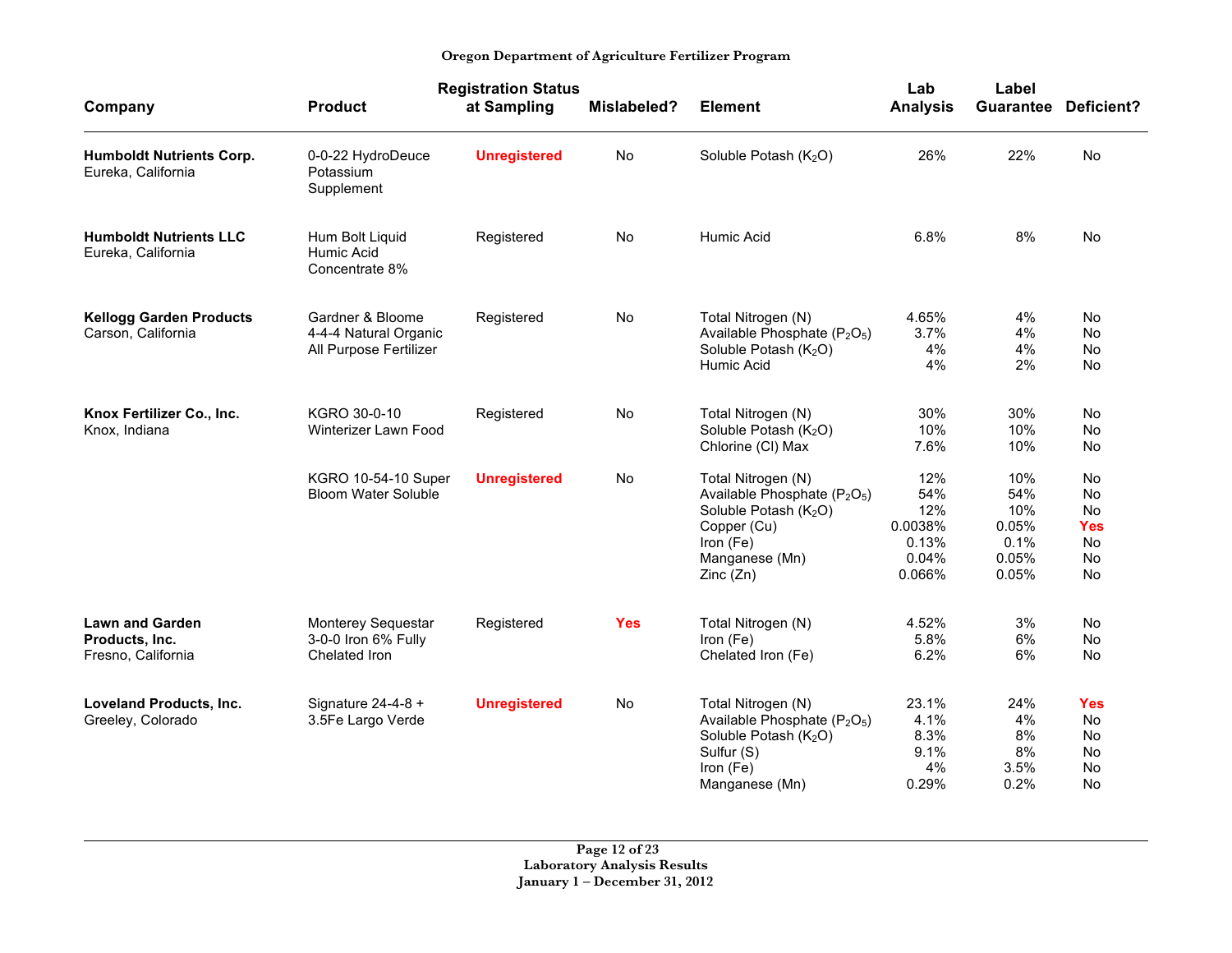|                                                                  |                                                                                                                                        | <b>Registration Status</b> |             |                                                                                                                                                                                                                        | Lab                                                                                              | Label                                                                                  |                                                                                                   |
|------------------------------------------------------------------|----------------------------------------------------------------------------------------------------------------------------------------|----------------------------|-------------|------------------------------------------------------------------------------------------------------------------------------------------------------------------------------------------------------------------------|--------------------------------------------------------------------------------------------------|----------------------------------------------------------------------------------------|---------------------------------------------------------------------------------------------------|
| Company                                                          | <b>Product</b>                                                                                                                         | at Sampling                | Mislabeled? | <b>Element</b>                                                                                                                                                                                                         | <b>Analysis</b>                                                                                  |                                                                                        | <b>Guarantee Deficient?</b>                                                                       |
| Loveland Products, Inc.<br>Greeley, Colorado                     | Groganic 14-2-8                                                                                                                        | Registered                 | No          | Total Nitrogen (N)<br>Available Phosphate (P <sub>2</sub> O <sub>5</sub> )<br>Soluble Potash (K <sub>2</sub> O)<br>Calcium (S)<br>Sulfur (S)<br>Chlorine (CI) (Max)                                                    | 11.1%<br>1.5%<br>7.9%<br>10.8%<br>1.5%<br>6.6%                                                   | 14%<br>2%<br>8%<br>4%<br>4%<br>2%                                                      | Yes<br>No<br><b>No</b><br>No<br>Yes<br><b>Yes</b>                                                 |
|                                                                  | Ferrous Sulfate<br><b>Fertilizer Grade</b><br>6-12 Mesh                                                                                | Registered                 | <b>Yes</b>  | Sulfur (S)<br>Iron (Fe)                                                                                                                                                                                                | 18%<br>30%                                                                                       | 16%<br>30%                                                                             | No<br>No                                                                                          |
| <b>Maxicrop USA, Inc.</b><br>Arlington Heights, Illinois         | <b>Ohrstrom's Maxicrop</b><br>1-0-4 Soluble Powder<br><b>Trees Shrubs Flowers</b><br><b>Houseplants Lawns</b><br><b>Fruits Berries</b> | Registered                 | No          | Total Nitrogen (N)<br>Soluble Potash (K <sub>2</sub> O)                                                                                                                                                                | 1.7%<br>4.9%                                                                                     | 1%<br>4%                                                                               | No<br>No                                                                                          |
| <b>Miller Chemical &amp; Fertilizer</b><br>Hanover, Pennsylvania | Millerplex                                                                                                                             | Registered                 | No          | Magnesium (Mg)<br>Boron (B)<br>Cobalt (Co)<br>Copper (Cu)<br>Chelated Copper (Cu)<br>Iron (Fe)<br>Chelated Iron (Fe)<br>Manganese (Mn)<br>Chelated Manganese (Mn)<br>Molybdenum (Mo)<br>Zinc(Zn)<br>Chelated Zinc (Zn) | 5.43%<br>0.44%<br>0.082%<br>1.4%<br>1.4%<br>3.9%<br>4%<br>4.4%<br>4.4%<br>0.084%<br>1.5%<br>1.5% | 5.43%<br>0.5%<br>0.05%<br>1.5%<br>1.5%<br>4%<br>4%<br>4%<br>4%<br>0.1%<br>1.5%<br>1.5% | <b>No</b><br><b>No</b><br>No<br>Yes<br>No<br><b>No</b><br>No<br>No<br>No<br><b>No</b><br>No<br>No |
| Olivia's Solutions, Inc.<br>Calistoga, California                | Olivia's 0.08-0.15-0.09<br>Cloning Gel Rooting &<br><b>Propagation Gel</b>                                                             | Registered                 | No          | Total Nitrogen (N)<br>Available Phosphate (P <sub>2</sub> O <sub>5</sub> )<br>Soluble Potash (K <sub>2</sub> O)                                                                                                        | 0.33%<br>0.37%<br>1%                                                                             | 0.08%<br>0.15%<br>0.09%                                                                | <b>No</b><br>No<br>No                                                                             |
| <b>Organic Nutrients</b><br>Diamond Bar, California              | 2-2-2 100% Organic<br><b>Insect Frass USA</b><br>Farm-Grown                                                                            | <b>Unregistered</b>        | <b>Yes</b>  | Total Nitrogen (N)<br>Available Phosphate (P <sub>2</sub> O <sub>5</sub> )<br>Soluble Potash (K <sub>2</sub> O)                                                                                                        | 3.2%<br>1.7%<br>2.2%                                                                             | 2%<br>2%<br>2%                                                                         | No<br>No<br>No                                                                                    |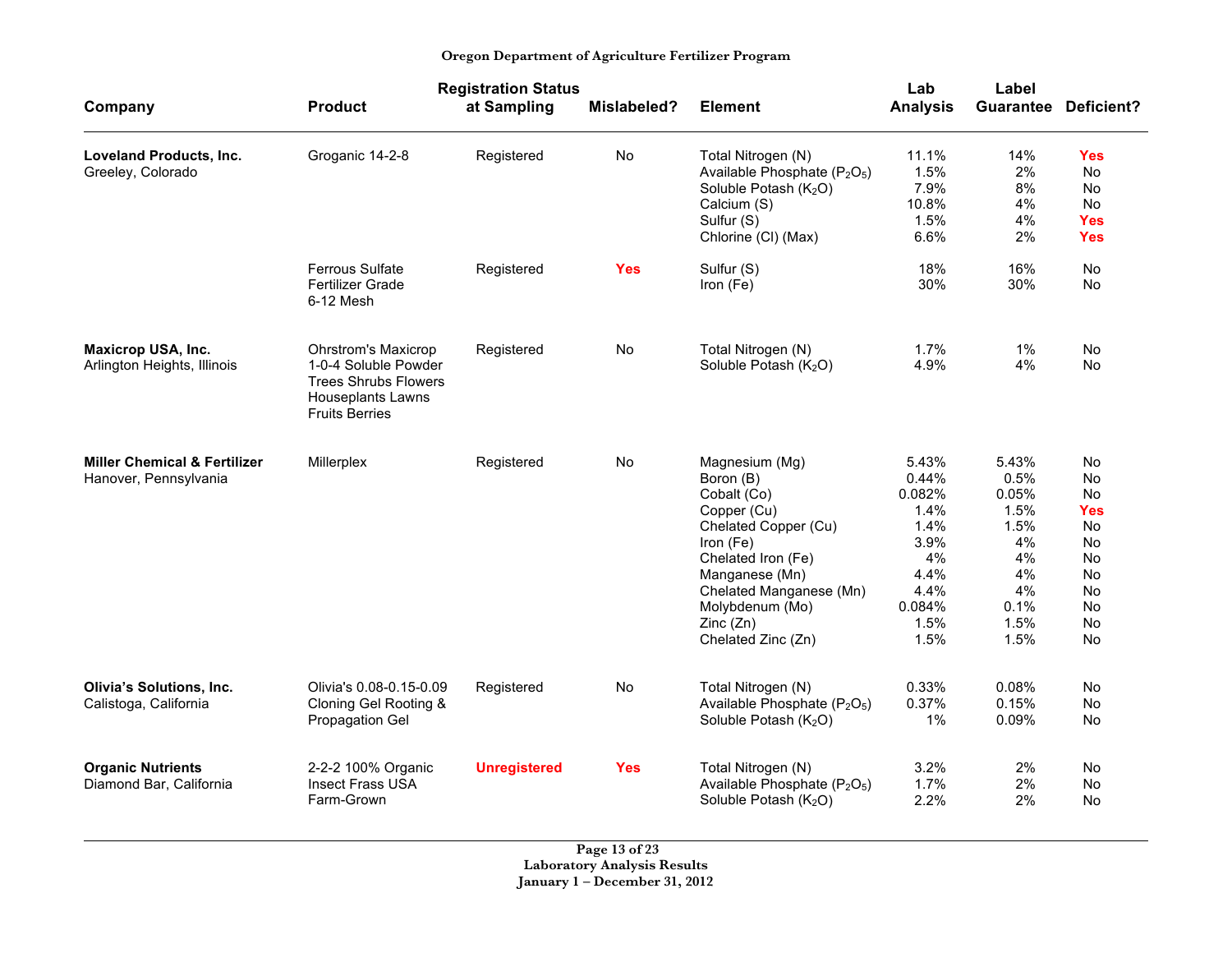j.

|                                                     |                                                    | <b>Registration Status</b> |             |                                                                                                                                                                                                                                                                                                                            | Lab                                                                                                                        | Label                                                                                                                 |                                                                                  |
|-----------------------------------------------------|----------------------------------------------------|----------------------------|-------------|----------------------------------------------------------------------------------------------------------------------------------------------------------------------------------------------------------------------------------------------------------------------------------------------------------------------------|----------------------------------------------------------------------------------------------------------------------------|-----------------------------------------------------------------------------------------------------------------------|----------------------------------------------------------------------------------|
| Company                                             | <b>Product</b>                                     | at Sampling                | Mislabeled? | <b>Element</b>                                                                                                                                                                                                                                                                                                             | <b>Analysis</b>                                                                                                            | <b>Guarantee</b>                                                                                                      | Deficient?                                                                       |
| PCS Sales (USA), Inc.<br>Northbrook, Illinois       | 0-0-62 Ag Soluble<br>Granular Muriate of<br>Potash | Registered                 | No          | Soluble Potash (K <sub>2</sub> O)                                                                                                                                                                                                                                                                                          | 62%                                                                                                                        | 62%                                                                                                                   | No                                                                               |
| <b>Plant Products Co. Ltd.</b><br>Brampton, Ontario | <b>Plantex NutriTrace</b><br>Sulfate               | <b>Unregistered</b>        | <b>Yes</b>  | Sulfur (S)<br>Boron (B)<br>Copper (Cu)<br>Iron (Fe)<br>Manganese (Mn)                                                                                                                                                                                                                                                      | 13.7%<br>1.77%<br>2.35%<br>10.5%<br>10.5%                                                                                  | 13%<br>1.35%<br>2.3%<br>9%<br>8%                                                                                      | No<br>No<br>No<br>No<br>No                                                       |
|                                                     |                                                    |                            |             | Molybdenum (Mo)<br>Zinc(Zn)                                                                                                                                                                                                                                                                                                | 0.046%<br>5.46%                                                                                                            | 0.04%<br>4.5%                                                                                                         | No<br>No                                                                         |
|                                                     | Plantex 12-2-14<br>Cal Mag + P                     | <b>Unregistered</b>        | <b>Yes</b>  | Total Nitrogen (N)<br>Available Phosphate (P <sub>2</sub> O <sub>5</sub> )<br>Soluble Potash (K <sub>2</sub> O)<br>Calcium (Ca)<br>Magnesium (Mg)<br>Boron (B)<br>Copper (Cu)<br>Iron (Fe)<br>Manganese (Mn)<br>Molybdenum (Mo)<br>Zinc(Zn)                                                                                | 11.7%<br>1.4%<br>14%<br>7.3%<br>3.4%<br>0.014%<br>0.05%<br>0.11%<br>0.053%<br>0.011%<br>0.056%                             | 12%<br>2%<br>14%<br>6%<br>3%<br>0.02%<br>0.05%<br>0.10%<br>0.05%<br>0.015%<br>0.05%                                   | No<br>No<br>No<br>No<br><b>No</b><br>No<br><b>No</b><br>No<br>No<br>No<br>No     |
|                                                     | <b>Plantex 17-4-9</b><br>Pansy                     | Registered                 | No          | Total Nitrogen (N)<br>Available Phosphate (P <sub>2</sub> O <sub>5</sub> )<br>Soluble Potash (K <sub>2</sub> O)<br>Magnesium (Mg)<br>Boron (B)<br>Copper (Cu)<br>Chelated Copper (Cu)<br>Iron (Fe)<br>Chelated Iron (Fe)<br>Manganese (Mn)<br>Chelated Manganese (Mn)<br>Molybdenum (Mo)<br>Zinc(Zn)<br>Chelated Zinc (Zn) | 17%<br>5.2%<br>20%<br>3.6%<br>0.032%<br>0.042%<br>0.042%<br>0.18%<br>0.18%<br>0.04%<br>0.04%<br>0.0104<br>0.043%<br>0.043% | 17%<br>4%<br>19%<br>3.25%<br>0.035%<br>0.05%<br>0.05%<br>0.18%<br>0.18%<br>0.05%<br>0.05%<br>0.015%<br>0.05%<br>0.05% | No<br>No<br>No<br>No<br>No<br>No<br>No<br>No<br>No<br>No<br>No<br>No<br>No<br>No |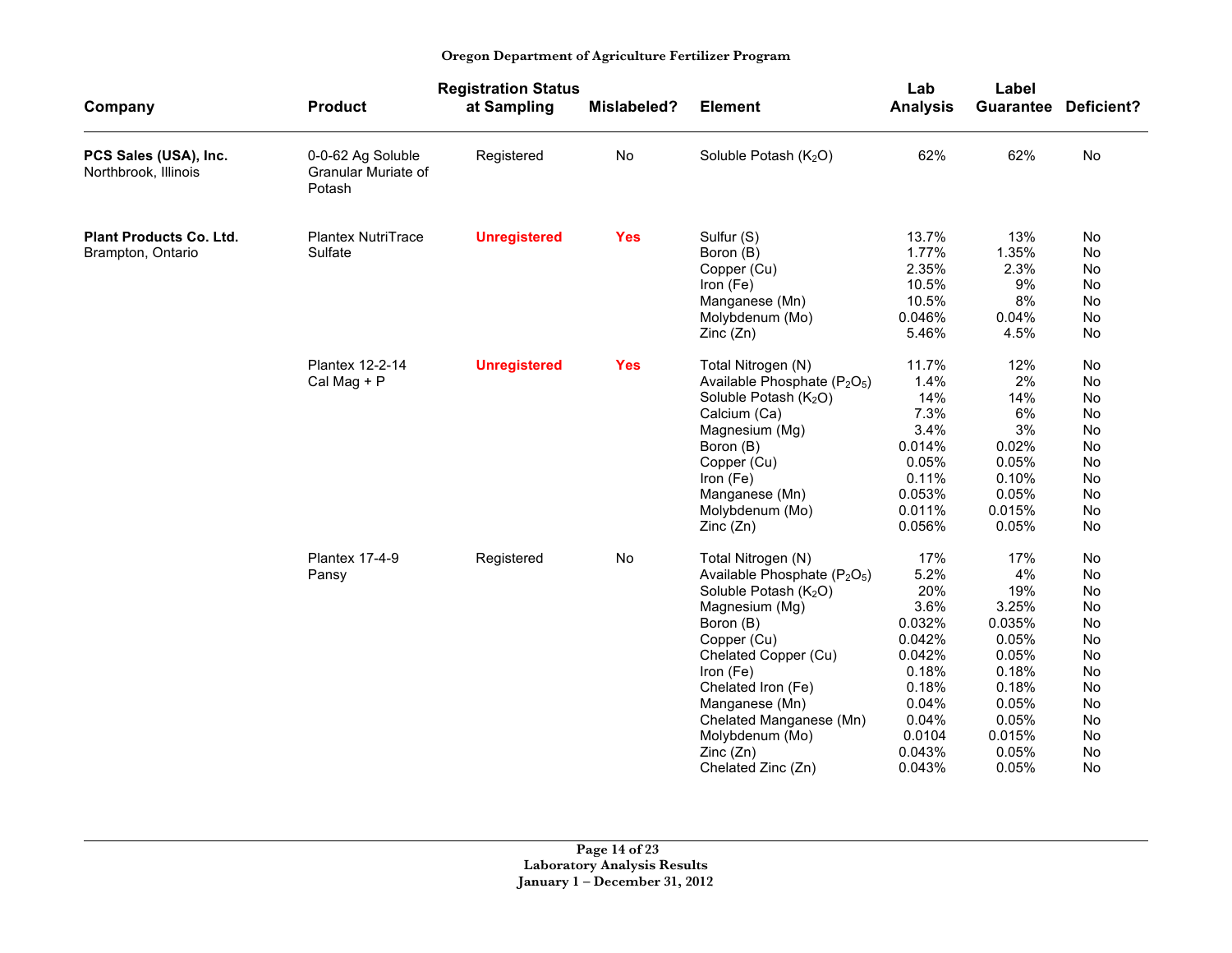|                                |                           | <b>Registration Status</b> |             | Lab<br>Label                                         |                 |         |                             |
|--------------------------------|---------------------------|----------------------------|-------------|------------------------------------------------------|-----------------|---------|-----------------------------|
| Company                        | <b>Product</b>            | at Sampling                | Mislabeled? | <b>Element</b>                                       | <b>Analysis</b> |         | <b>Guarantee Deficient?</b> |
| <b>Plant Products Co. Ltd.</b> | Plantex 20-20-20          | Registered                 | No          | Total Nitrogen (N)                                   | 19.3%           | 20%     | No                          |
| Brampton, Ontario              | Classic                   |                            |             | Available Phosphate (P <sub>2</sub> O <sub>5</sub> ) | 20%             | 20%     | No                          |
|                                |                           |                            |             | Soluble Potash (K <sub>2</sub> O)                    | 21%             | 20%     | No                          |
|                                |                           |                            |             | Boron (B)                                            | 0.017%          | 0.02%   | No                          |
|                                |                           |                            |             | Copper (Cu)                                          | 0.054%          | 0.05%   | <b>No</b>                   |
|                                |                           |                            |             | Chelated Copper (Cu)                                 | 0.052%          | 0.05%   | No                          |
|                                |                           |                            |             | Iron (Fe)                                            | 0.12%           | 0.10%   | No                          |
|                                |                           |                            |             | Chelated Iron (Fe)                                   | 0.11%           | 0.10%   | No                          |
|                                |                           |                            |             | Manganese (Mn)                                       | 0.056%          | 0.05%   | No                          |
|                                |                           |                            |             | Chelated Manganese (Mn)                              | 0.054%          | 0.05%   | No                          |
|                                |                           |                            |             | Molybdenum (Mo)                                      | 0.0018%         | 0.0005% | No                          |
|                                |                           |                            |             | Zinc (Zn)                                            | 0.059%          | 0.05%   | No                          |
|                                |                           |                            |             | Chelated Zinc (Zn)                                   | 0.055%          | 0.05%   | No                          |
|                                | Plantex 21-5-20           | Registered                 | No          | Total Nitrogen (N)                                   | 21%             | 21%     | No                          |
|                                | <b>High Nitrate</b>       |                            |             | Available Phosphate $(P_2O_5)$                       | 5.8%            | 5%      | No                          |
|                                | Low P                     |                            |             | Soluble Potash (K <sub>2</sub> O)                    | 23%             | 20%     | No                          |
|                                |                           |                            |             | Magnesium (Mg)                                       | 0.31%           | 0.15%   | No                          |
|                                |                           |                            |             | Boron (B)                                            | 0.015%          | 0.02%   | No                          |
|                                |                           |                            |             | Copper (Cu)                                          | 0.051%          | 0.05%   | No                          |
|                                |                           |                            |             | Chelated Copper (Cu)                                 | 0.049%          | 0.05%   | No                          |
|                                |                           |                            |             | Iron (Fe)                                            | 0.127%          | 0.125%  | No.                         |
|                                |                           |                            |             | Chelated Iron (Fe)                                   | 0.126%          | 0.125%  | No                          |
|                                |                           |                            |             | Manganese (Mn)                                       | 0.049%          | 0.05%   | No                          |
|                                |                           |                            |             | Chelated Manganese (Mn)                              | 0.048%          | 0.05%   | No                          |
|                                |                           |                            |             | Molybdenum (Mo)                                      | 0.012%          | 0.015%  | No.                         |
|                                |                           |                            |             | Zinc (Zn)                                            | 0.054%          | 0.05%   | No                          |
|                                |                           |                            |             | Chelated Zinc (Zn)                                   | 0.05%           | 0.05%   | No                          |
|                                | Plantex 24-8-16           | Registered                 | <b>Yes</b>  | Total Nitrogen (N)                                   | 22.7%           | 24%     | <b>Yes</b>                  |
|                                | <b>Foliage Fertilizer</b> |                            |             | Available Phosphate (P <sub>2</sub> O <sub>5</sub> ) | 9%              | 8%      | No                          |
|                                |                           |                            |             | Soluble Potash (K <sub>2</sub> O)                    | 17%             | 16%     | No                          |
|                                |                           |                            |             | Boron (B)                                            | 0.016%          | 0.02%   | No                          |
|                                |                           |                            |             | Copper (Cu)                                          | 0.049%          | 0.05%   | No                          |
|                                |                           |                            |             | Chelated Copper (Cu)                                 | 0.049%          | 0.05%   | No                          |
|                                |                           |                            |             | Iron (Fe)                                            | 0.11%           | 0.10%   | No                          |
|                                |                           |                            |             | Chelated Iron (Fe)                                   | 0.11%           | 0.10%   | No.                         |
|                                |                           |                            |             | Manganese (Mn)                                       | 0.044%          | 0.05%   | No                          |
|                                |                           |                            |             | Chelated Manganese (Mn)                              | 0.044%          | 0.05%   | No                          |
|                                |                           |                            |             | Molybdenum (Mo)                                      | 0.00083%        | 0.0005% | No                          |
|                                |                           |                            |             | Zinc(Zn)                                             | 0.062%          | 0.05%   | No                          |
|                                |                           |                            |             | Chelated Zinc (Zn)                                   | 0.058%          | 0.05%   | No                          |

**Page 15 of 23 Laboratory Analysis Results January 1 – December 31, 2012**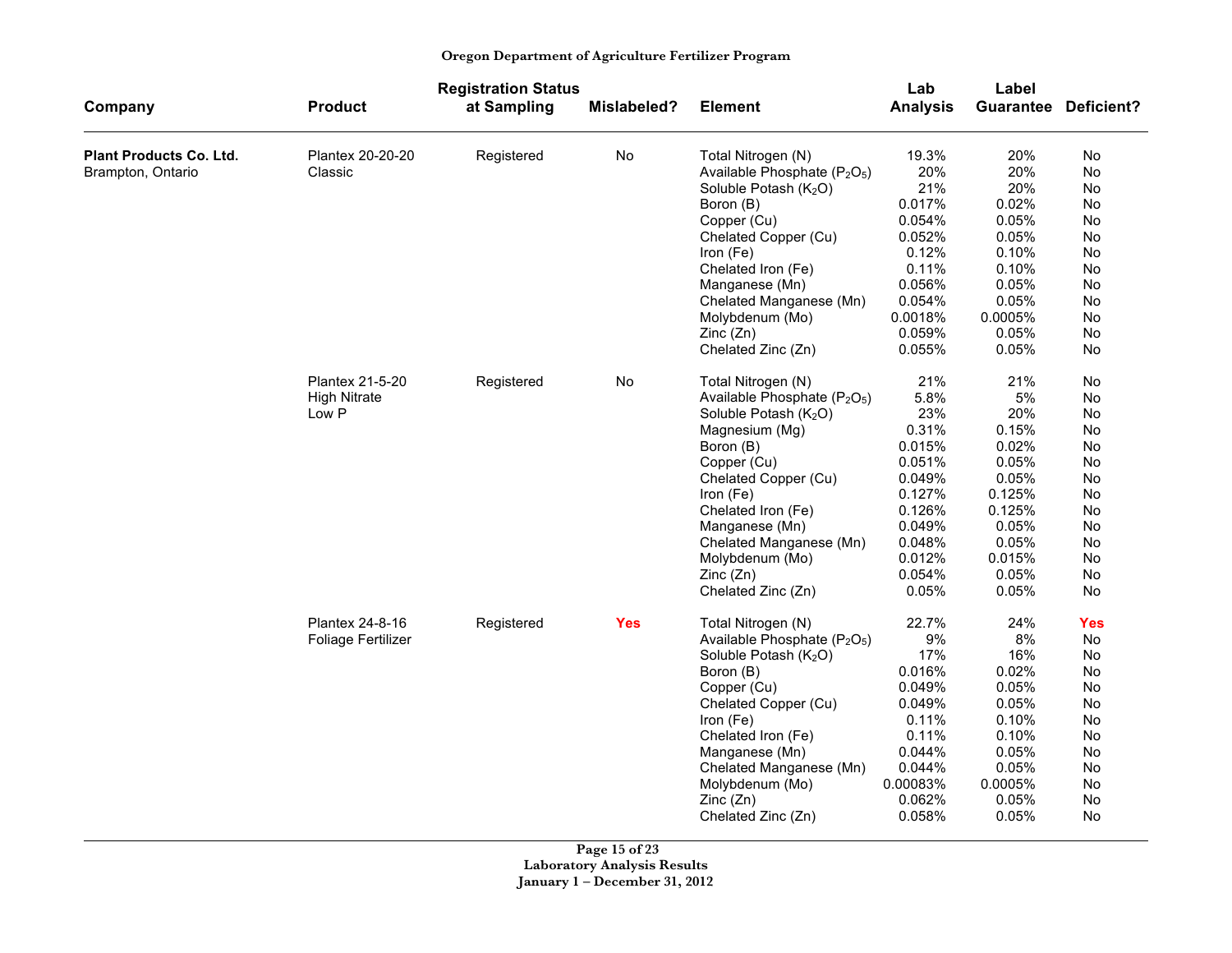| Oregon Department of Agriculture Fertilizer Program |  |  |  |  |  |
|-----------------------------------------------------|--|--|--|--|--|
|-----------------------------------------------------|--|--|--|--|--|

|                                |                                           | <b>Registration Status</b> |             |                                                      | Lab             | Label  |                             |
|--------------------------------|-------------------------------------------|----------------------------|-------------|------------------------------------------------------|-----------------|--------|-----------------------------|
| Company                        | <b>Product</b>                            | at Sampling                | Mislabeled? | <b>Element</b>                                       | <b>Analysis</b> |        | <b>Guarantee Deficient?</b> |
| <b>Plant Products Co. Ltd.</b> | <b>Plantex 15-2-20</b>                    | Registered                 | No          | Total Nitrogen (N)                                   | 13.5%           | 15%    | <b>Yes</b>                  |
| Brampton, Ontario              | Pansy Special                             |                            |             | Available Phosphate (P <sub>2</sub> O <sub>5</sub> ) | 2.2%            | 2%     | <b>No</b>                   |
|                                |                                           |                            |             | Soluble Potash (K <sub>2</sub> O)                    | 22%             | 20%    | <b>No</b>                   |
|                                |                                           |                            |             | Calcium (Ca)                                         | 4.39%           | 3.75%  | <b>No</b>                   |
|                                |                                           |                            |             | Magnesium (Mg)                                       | 1.8%            | 1.9%   | <b>No</b>                   |
|                                |                                           |                            |             | Boron (B)                                            | 0.23%           | 0.03%  | <b>No</b>                   |
|                                |                                           |                            |             | Copper (Cu)                                          | 0.04%           | 0.05%  | <b>No</b>                   |
|                                |                                           |                            |             | Chelated Copper (Cu)                                 | 0.04%           | 0.05%  | <b>No</b>                   |
|                                |                                           |                            |             | Iron (Fe)                                            | 0.10%           | 0.10%  | <b>No</b>                   |
|                                |                                           |                            |             | Chelated Iron (Fe)                                   | 0.09%           | 0.10%  | <b>No</b>                   |
|                                |                                           |                            |             | Manganese (Mn)                                       | 0.04%           | 0.05%  | No                          |
|                                |                                           |                            |             | Chelated Manganese (Mn)                              | 0.04%           | 0.05%  | No                          |
|                                |                                           |                            |             | Molybdenum (Mo)                                      | 0.065%          | 0.075% | No                          |
|                                |                                           |                            |             | Zinc(Zn)                                             | 0.042%          | 0.05%  | No                          |
|                                |                                           |                            |             | Chelated Zinc (Zn)                                   | 0.042%          | 0.05%  | No                          |
| <b>Plant Revolution, Inc.</b>  | <b>Plant Success</b>                      | Registered                 | No          | Total Nitrogen (N)                                   | 21.3%           | 17%    | <b>No</b>                   |
| Santa Ana, California          | 17-9-5 Tablets                            |                            |             | Available Phosphate (P <sub>2</sub> O <sub>5</sub> ) | 12%             | 9%     | No                          |
|                                |                                           |                            |             | Soluble Potash (K <sub>2</sub> O)                    | 5.9%            | 5%     | No                          |
| Prince Minerals, Inc.          | <b>Granusol Manganese</b>                 | Registered                 | No          | Manganese (Mn)                                       | 38%             | 35%    | No                          |
| Quincy, Illinois               |                                           |                            |             |                                                      |                 |        |                             |
|                                | Granusol Iron                             | Registered                 | No          | Iron (Fe)                                            | 54%             | 50%    | No                          |
| <b>QC Corporation</b>          | Diamond SuGrow                            | Registered                 | <b>No</b>   | Iron (Fe)                                            | 52%             | 50%    | <b>No</b>                   |
| Baltimore, Maryland            | Granular Iron Sucrate -<br>50% Fe SGN 150 |                            |             |                                                      |                 |        |                             |
| Rapidgrow Industries, Inc.     | Supernatural 3-0-0                        | Registered                 | No          | Total Nitrogen (N)                                   | 3%              | 3%     | <b>No</b>                   |
| Windsor, Ontario               | Superlicious Plant                        |                            |             | Magnesium (Mg)                                       | 8.6%            | 5.8%   | <b>No</b>                   |
|                                | Food                                      |                            |             | Sulfur (S)                                           | 11%             | 8%     | <b>No</b>                   |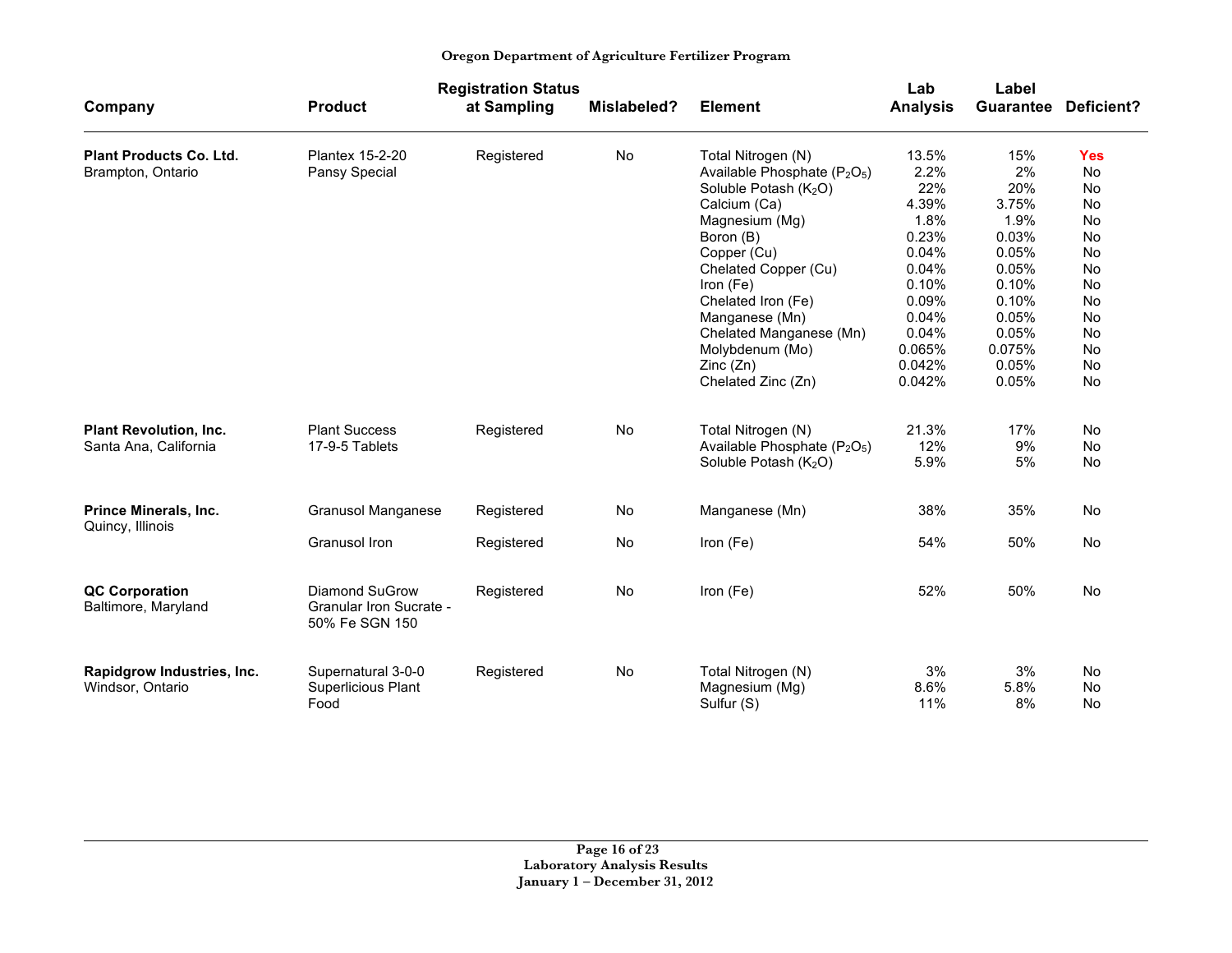| Oregon Department of Agriculture Fertilizer Program |  |  |  |  |  |
|-----------------------------------------------------|--|--|--|--|--|
|-----------------------------------------------------|--|--|--|--|--|

|                                        |                                                    | <b>Registration Status</b> |                    |                                                                                           | Lab             | Label      |                             |
|----------------------------------------|----------------------------------------------------|----------------------------|--------------------|-------------------------------------------------------------------------------------------|-----------------|------------|-----------------------------|
| Company                                | <b>Product</b>                                     | at Sampling                | <b>Mislabeled?</b> | <b>Element</b>                                                                            | <b>Analysis</b> |            | <b>Guarantee Deficient?</b> |
| Rapidgrow Industries, Inc.             | Supernatural                                       | Registered                 | No                 | Total Nitrogen (N)                                                                        | 19%             | 20%        | Yes                         |
| Windsor, Ontario                       | 20-20-20 Gro Terra                                 |                            |                    | Available Phosphate (P <sub>2</sub> O <sub>5</sub> )<br>Soluble Potash (K <sub>2</sub> O) | 21%<br>22%      | 20%<br>20% | No<br>No                    |
|                                        |                                                    |                            |                    | Boron (B)                                                                                 | 0.019%          | 0.02%      | No                          |
|                                        |                                                    |                            |                    | Copper (Cu)                                                                               | 0.044%          | 0.05%      | No                          |
|                                        |                                                    |                            |                    | Chelated Copper (Cu)                                                                      | 0.047%          | 0.05%      | No                          |
|                                        |                                                    |                            |                    | Iron (Fe)                                                                                 | 0.11%           | 0.1%       | No                          |
|                                        |                                                    |                            |                    | Chelated Iron (Fe)                                                                        | 0.093%          | 0.1%       | <b>No</b>                   |
|                                        |                                                    |                            |                    | Manganese (Mn)                                                                            | 0.045%          | 0.05%      | <b>No</b>                   |
|                                        |                                                    |                            |                    | Chelated Manganese (Mn)                                                                   | 0.05%           | 0.05%      | <b>No</b>                   |
|                                        |                                                    |                            |                    | Molybdenum (Mo)                                                                           | 0.00074%        | 0.001%     | <b>No</b>                   |
|                                        |                                                    |                            |                    | Zinc(Zn)                                                                                  | 0.046%          | 0.05%      | <b>No</b>                   |
|                                        |                                                    |                            |                    | Chelated Zinc (Zn)                                                                        | 0.05%           | 0.05%      | <b>No</b>                   |
| <b>Rexius Forest By-Products, Inc.</b> | <b>Garden Valley Organics</b>                      | Registered                 | No                 | Total Nitrogen (N)                                                                        | 5.2%            | 4%         | No                          |
| Eugene, Oregon                         | 4-6-2 All Purpose                                  |                            |                    | Available Phosphate $(P_2O_5)$                                                            | 8.8%            | 6%         | No                          |
|                                        | All Natural Fertilizer                             |                            |                    | Soluble Potash (K <sub>2</sub> O)                                                         | 2.2%            | 2%         | No                          |
|                                        |                                                    |                            |                    | Magnesium (Mg)                                                                            | 1.28%           | 1.8%       | <b>Yes</b>                  |
|                                        |                                                    |                            |                    | Humic Acid                                                                                | 7.2%            | 5%         | No                          |
|                                        | <b>Garden Valley Organics</b>                      | Registered                 | No                 | Total Nitrogen (N)                                                                        | 3.7%            | 4%         | No                          |
|                                        | 4-3-6 Acid Plant Food                              |                            |                    | Available Phosphate (P <sub>2</sub> O <sub>5</sub> )                                      | 2.5%            | 3%         | No                          |
|                                        | <b>All Natural Fertilizer</b>                      |                            |                    | Soluble Potash (K <sub>2</sub> O)                                                         | 6.5%            | 6%         | No                          |
|                                        | Bi-Mart Just Right for                             | Registered                 | <b>Yes</b>         | Total Nitrogen (N)                                                                        | 27%             | 26%        | No                          |
|                                        | the Northwest Premium                              |                            |                    | Available Phosphate (P <sub>2</sub> O <sub>5</sub> )                                      | 3.4%            | 3%         | No                          |
|                                        | 26-3-3 Premium Green                               |                            |                    | Soluble Potash (K <sub>2</sub> O)                                                         | 3.1%            | 3%         | No                          |
|                                        | Plus Lawn Food                                     |                            |                    | Sulfur (S)                                                                                | 13%             | 11%        | No                          |
|                                        |                                                    |                            |                    | Iron (Fe)                                                                                 | 1.1%            | $1\%$      | <b>No</b>                   |
|                                        | Bi-Mart Just Right for                             | Registered                 | <b>Yes</b>         | Total Nitrogen (N)                                                                        | 17%             | 16%        | No                          |
|                                        | the Northwest Premium                              |                            |                    | Available Phosphate $(P_2O_5)$                                                            | 17%             | 16%        | No                          |
|                                        | 16-16-16 Premium All                               |                            |                    | Soluble Potash (K <sub>2</sub> O)                                                         | 16%             | 16%        | No                          |
|                                        | Purpose Fertilizer                                 |                            |                    | Sulfur (S)                                                                                | 6.6%            | 2%         | No                          |
| <b>Rod McLellan Company</b>            | <b>Whitney Farms</b>                               | Registered                 | No                 | Total Nitrogen (N)                                                                        | 4.05%           | 3%         | No                          |
| Marysville, Ohio                       | 3-4-2 Tomato &                                     |                            |                    | Available Phosphate (P <sub>2</sub> O <sub>5</sub> )                                      | 3.33%           | 4%         | No                          |
|                                        | Vegetable Food                                     |                            |                    | Soluble Potash (K <sub>2</sub> O)                                                         | 3%              | 2%         | No                          |
|                                        | Contains Organic-Gro<br><b>Beneficial Microbes</b> |                            |                    | Calcium (Ca)                                                                              | 5.1%            | 2%         | No                          |

**Page 17 of 23 Laboratory Analysis Results January 1 – December 31, 2012**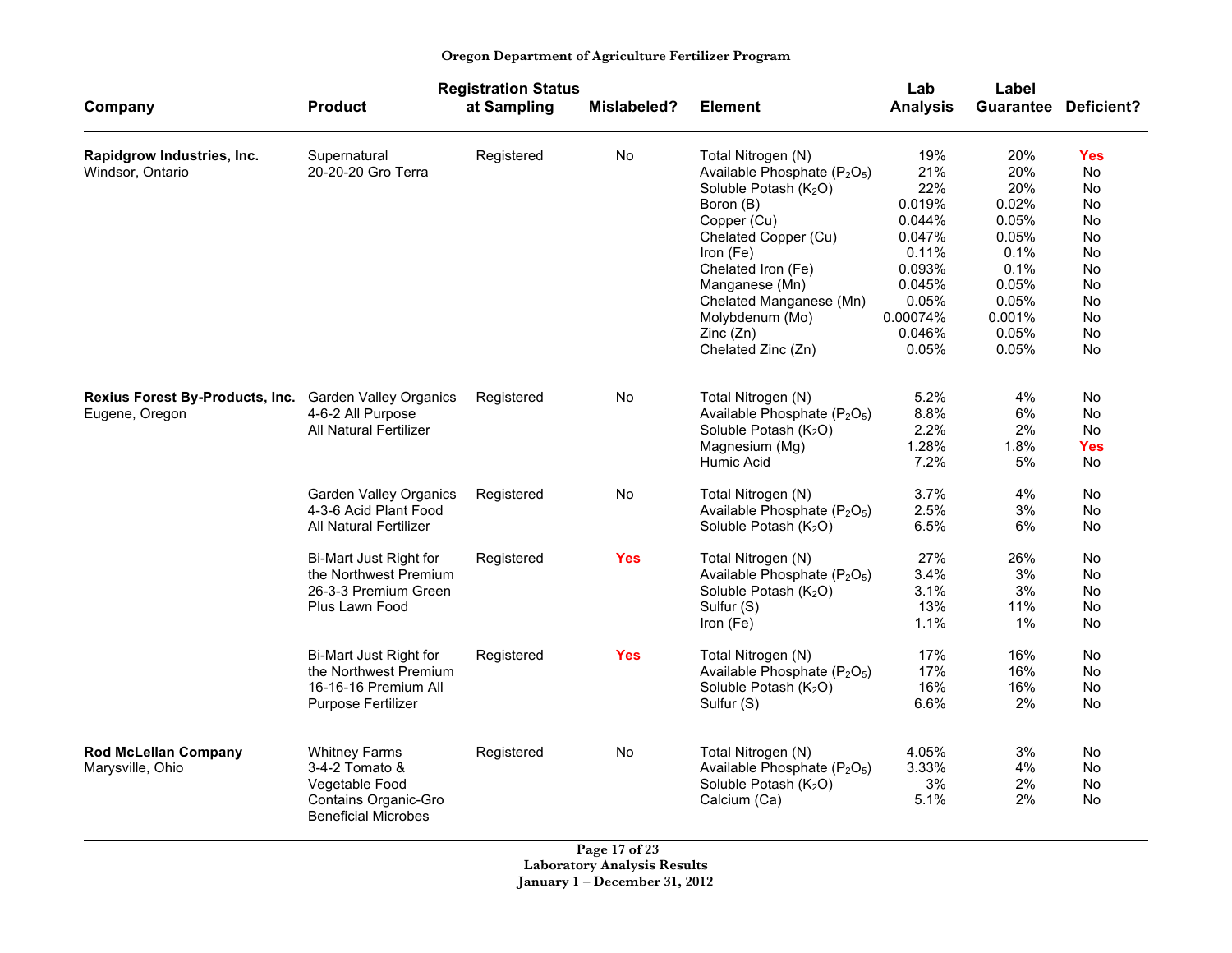|                                                                 |                                                                                                                      | <b>Registration Status</b> |             |                                                                                                                                                                                                                                   | Lab                                                                              | Label                                                                    |                                                    |
|-----------------------------------------------------------------|----------------------------------------------------------------------------------------------------------------------|----------------------------|-------------|-----------------------------------------------------------------------------------------------------------------------------------------------------------------------------------------------------------------------------------|----------------------------------------------------------------------------------|--------------------------------------------------------------------------|----------------------------------------------------|
| Company                                                         | <b>Product</b>                                                                                                       | at Sampling                | Mislabeled? | <b>Element</b>                                                                                                                                                                                                                    | <b>Analysis</b>                                                                  |                                                                          | <b>Guarantee Deficient?</b>                        |
| <b>Rod McLellan Company</b><br>Marysville, Ohio                 | <b>Whitney Farms</b><br>4-2-3 All Purpose<br><b>Plant Food Contains</b><br>Organic-Gro<br><b>Beneficial Microbes</b> | Registered                 | No          | Total Nitrogen (N)<br>Available Phosphate (P <sub>2</sub> O <sub>5</sub> )<br>Soluble Potash (K <sub>2</sub> O)<br>Calcium (Ca)                                                                                                   | 4.85%<br>1.5%<br>3.4%<br>2.6%                                                    | 4%<br>2%<br>3%<br>2%                                                     | No<br>No.<br>No<br>No                              |
| <b>Round Butte Seed Growers</b><br>Culver, Oregon               | Super Grow<br>28-0-0-10 (S)                                                                                          | Registered                 | No          | Total Nitrogen (N)<br>Sulfur (S)                                                                                                                                                                                                  | 29%<br>12%                                                                       | 28%<br>10%                                                               | No<br>No.                                          |
|                                                                 | Super Grow<br>$16-16-16-3$ (S)<br>All Purpose Fertilizer                                                             | <b>Unregistered</b>        | No          | Total Nitrogen (N)<br>Available Phosphate (P <sub>2</sub> O <sub>5</sub> )<br>Soluble Potash (K <sub>2</sub> O)                                                                                                                   | 19%<br>16%<br>11.3%                                                              | 16%<br>16%<br>16%                                                        | No<br>No<br><b>Yes</b>                             |
|                                                                 | Super Grow<br>15-5-10-9 (S) 4 (Fe)                                                                                   | <b>Unregistered</b>        | No          | Total Nitrogen (N)<br>Available Phosphate (P <sub>2</sub> O <sub>5</sub> )<br>Soluble Potash (K <sub>2</sub> O)<br>Sulfur (S)<br>Iron (Fe)                                                                                        | 10.7%<br>4.6%<br>12%<br>11.3%<br>7.2%                                            | 15%<br>5%<br>10%<br>4%<br>4%                                             | <b>Yes</b><br>No<br>No<br>No<br>No                 |
| <b>Schultz Company</b><br>Bridgeton, Missouri                   | 8-14-9 African Violet<br><b>Plus Micronutrients</b>                                                                  | Registered                 | No          | Total Nitrogen (N)<br>Available Phosphate (P <sub>2</sub> O <sub>5</sub> )<br>Soluble Potash (K <sub>2</sub> O)<br>Iron (Fe)<br>Chelated Iron (Fe)<br>Manganese (Mn)<br>Chelated Manganese (Mn)<br>Zinc(Zn)<br>Chelated Zinc (Zn) | 9.1%<br>16%<br>10%<br>0.11%<br>0.10%<br>0.04%<br>0.04%<br>0.07%<br>0.066%        | 8%<br>14%<br>9%<br>0.10%<br>0.10%<br>0.05%<br>0.05%<br>0.05%<br>0.05%    | No<br>No<br>No<br>No<br>No<br>No<br>No<br>No<br>No |
| <b>Scotts Miracle-Gro</b><br>Products, Inc.<br>Marysville, Ohio | Miracle-Gro 24-8-16<br>Water Soluble All<br>Purpose Plant Food                                                       | Registered                 | No          | Total Nitrogen (N)<br>Available Phosphate (P <sub>2</sub> O <sub>5</sub> )<br>Soluble Potash (K <sub>2</sub> O)<br>Boron (B)<br>Copper (Cu)<br>Iron (Fe)<br>Manganese (Mn)<br>Molybdenum (Mo)<br>Zinc (Zn)                        | 26.3%<br>9.8%<br>18%<br>0.02%<br>0.073%<br>0.19%<br>0.052%<br>0.00055%<br>0.062% | 24%<br>8%<br>16%<br>0.02%<br>0.07%<br>0.15%<br>0.05%<br>0.0005%<br>0.06% | No<br>No<br>No<br>No<br>No<br>No<br>No<br>No<br>No |

**Page 18 of 23 Laboratory Analysis Results January 1 – December 31, 2012**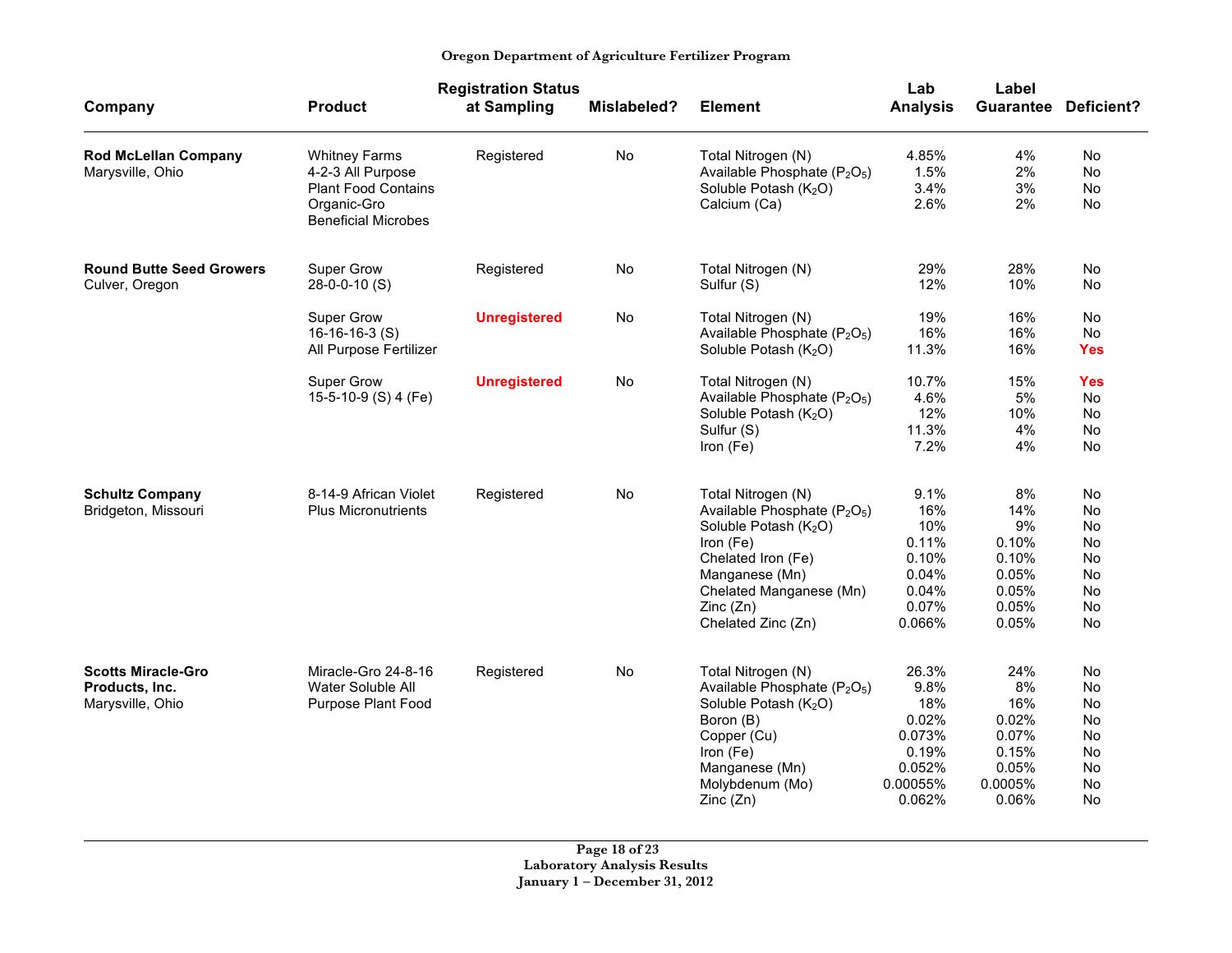|  | Oregon Department of Agriculture Fertilizer Program |  |
|--|-----------------------------------------------------|--|
|  |                                                     |  |

|                                                                             |                                                                         | <b>Registration Status</b> |                    |                                                                                                                                                                                                                                    | Lab                                                                                    | Label                                                                      |                                                                               |
|-----------------------------------------------------------------------------|-------------------------------------------------------------------------|----------------------------|--------------------|------------------------------------------------------------------------------------------------------------------------------------------------------------------------------------------------------------------------------------|----------------------------------------------------------------------------------------|----------------------------------------------------------------------------|-------------------------------------------------------------------------------|
| Company                                                                     | <b>Product</b>                                                          | at Sampling                | <b>Mislabeled?</b> | <b>Element</b>                                                                                                                                                                                                                     | <b>Analysis</b>                                                                        |                                                                            | <b>Guarantee Deficient?</b>                                                   |
| <b>Scotts Miracle-Gro</b><br>Products, Inc.<br>Marysville, Ohio             | Miracle-Gro 30-10-10<br>Water Soluble Miracid<br>Acid-Loving Plant Food | Registered                 | No                 | Total Nitrogen (N)<br>Available Phosphate (P <sub>2</sub> O <sub>5</sub> )<br>Soluble Potash (K <sub>2</sub> O)<br>Boron (B)<br>Copper (Cu)<br>Iron (Fe)<br>Manganese (Mn)<br>Molybdenum (Mo)                                      | 31.7%<br>11%<br>10%<br>0.02%<br>0.068%<br>0.349%<br>0.048%<br>0.00055%<br>0.072%       | 30%<br>10%<br>10%<br>0.02%<br>0.07&<br>0.325%<br>0.05%<br>0.0005%<br>0.07% | No<br>No<br>No<br>No<br>No<br>No<br><b>No</b><br>No<br>No                     |
|                                                                             | Miracle-Gro<br>6-12-6 Indoor Plant<br><b>Food Spikes</b>                |                            |                    | Zinc(Zn)<br>Total Nitrogen (N)<br>Available Phosphate (P <sub>2</sub> O <sub>5</sub> )<br>Soluble Potash (K <sub>2</sub> O)<br>Magnesium (Mg)<br>Sulfur (S)<br>Boron (B)<br>Copper (Cu)<br>Iron (Fe)<br>Manganese (Mn)<br>Zinc(Zn) | 5.48%<br>12%<br>7.7%<br>0.91%<br>3.3%<br>0.034%<br>0.052%<br>0.39%<br>0.061%<br>0.061% | 6%<br>12%<br>6%<br>0.5%<br>2%<br>0.02%<br>0.05%<br>0.15%<br>0.05%<br>0.05% | No<br>No<br>No<br>No<br><b>No</b><br>No<br>No<br><b>No</b><br>No<br><b>No</b> |
| <b>SJ Enterprises</b><br>Pooraka, South Australia                           | Cyco Platinum Series<br>$0-40-0$ XL                                     | Registered                 | No                 | Available Phosphate (P <sub>2</sub> O <sub>5</sub> )                                                                                                                                                                               | 33.8%                                                                                  | 40%                                                                        | <b>Yes</b>                                                                    |
| <b>Swiss Farms Products</b><br>Las Vegas, Nevada                            | KGro 15-30-15 All<br>Purpose Plant Food                                 | Registered                 | No                 | Total Nitrogen (N)<br>Available Phosphate (P <sub>2</sub> O <sub>5</sub> )<br>Soluble Potash (K <sub>2</sub> O)<br>Boron (B)<br>Copper (Cu)<br>Iron (Fe)<br>Manganese (Mn)<br>Molybdenum (Mo)<br>Zinc(Zn)                          | 17%<br>33%<br>12.3%<br>0.21%<br>0.093%<br>0.21%<br>0.066%<br>0.00088%<br>0.081%        | 15%<br>30%<br>15%<br>0.02%<br>0.07%<br>0.15%<br>0.05%<br>0.0005%<br>0.06%  | No<br>No<br><b>Yes</b><br>No<br><b>No</b><br>No<br>No<br>No<br>No             |
| Technaflora Plant Products, Ltd. 1-1-1 Root 66<br>Mission, British Columbia |                                                                         | <b>Unregistered</b>        | <b>Yes</b>         | Total Nitrogen (N)<br>Available Phosphate (P <sub>2</sub> O <sub>5</sub> )<br>Soluble Potash (K <sub>2</sub> O)<br>Boron (B)<br>Iron (Fe)                                                                                          | 0.79%<br>0.86%<br>1.4%<br>0.06%<br>0.002%                                              | 1%<br>$1\%$<br>1%<br>0.05%<br>0.05%                                        | No<br>No<br>No<br>No<br>Yes                                                   |

**Page 19 of 23 Laboratory Analysis Results January 1 – December 31, 2012**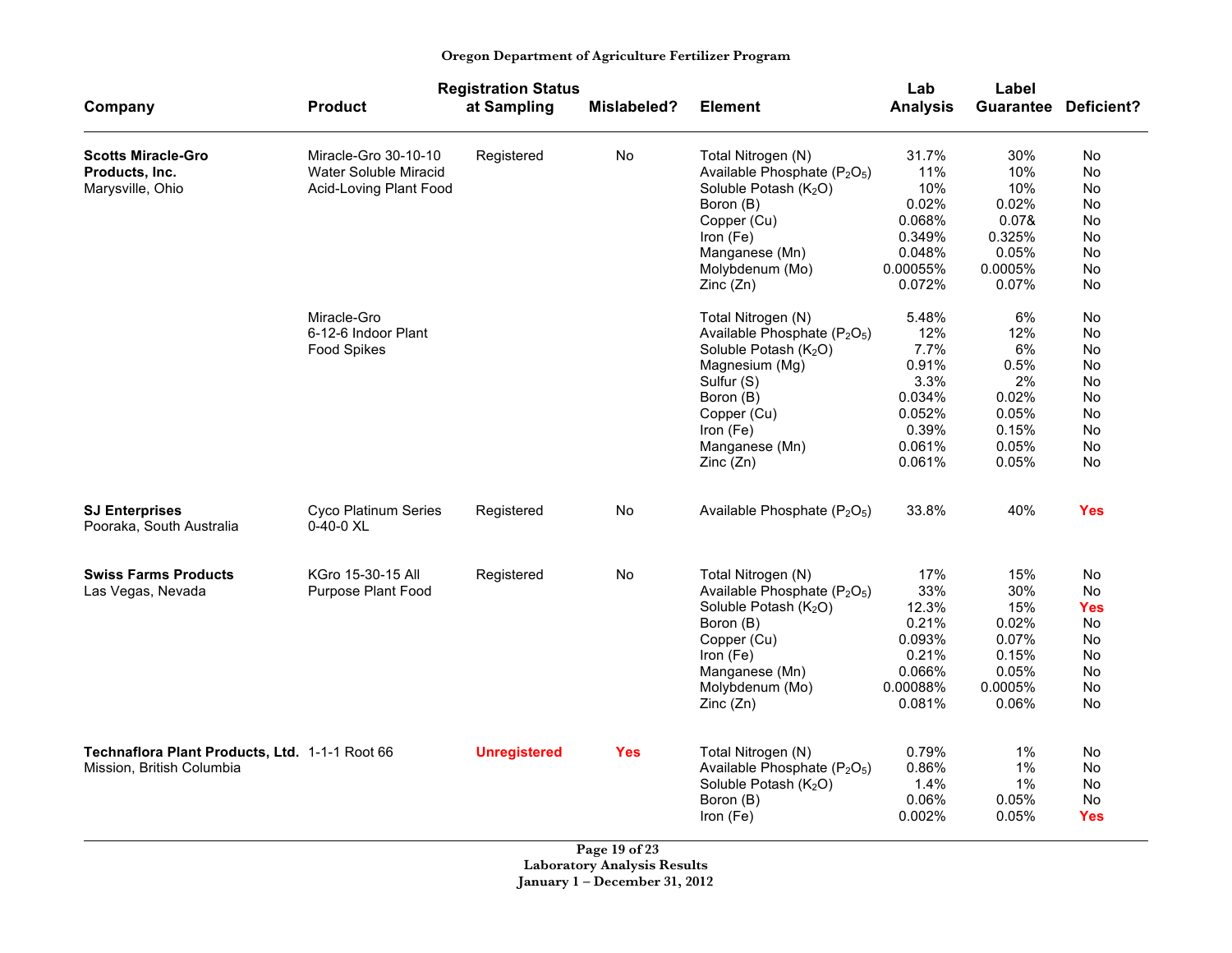| Oregon Department of Agriculture Fertilizer Program |  |
|-----------------------------------------------------|--|
|-----------------------------------------------------|--|

|                                                                      |                                                                                   | <b>Registration Status</b> |             |                                                                                                                                                                                                                                                    | Lab                                                                                                                | Label                                                                                                  |                                                                                           |
|----------------------------------------------------------------------|-----------------------------------------------------------------------------------|----------------------------|-------------|----------------------------------------------------------------------------------------------------------------------------------------------------------------------------------------------------------------------------------------------------|--------------------------------------------------------------------------------------------------------------------|--------------------------------------------------------------------------------------------------------|-------------------------------------------------------------------------------------------|
| Company                                                              | <b>Product</b>                                                                    | at Sampling                | Mislabeled? | <b>Element</b>                                                                                                                                                                                                                                     | <b>Analysis</b>                                                                                                    |                                                                                                        | <b>Guarantee Deficient?</b>                                                               |
| TechPac, LLC<br>Lexington, KY                                        | GardenTech<br>Root Boost<br>Rooting Powder                                        | Registered                 | No          | Sulfur (S)<br>Manganese (Mn)<br>Zinc(Zn)                                                                                                                                                                                                           | 2.4%<br>2.2%<br>2.1%                                                                                               | 2%<br>2%<br>2%                                                                                         | <b>No</b><br><b>No</b><br><b>No</b>                                                       |
| <b>Transloc Technologies Pty Ltd.</b><br>Royal Park, South Australia | Dutch Master Gold<br>Range Nutrient 1-8-5<br>Flower B Two Part<br><b>Nutrient</b> | Registered                 | No          | Total Nitrogen (N)<br>Available Phosphate (P <sub>2</sub> O <sub>5</sub> )<br>Soluble Potash (K <sub>2</sub> O)<br>Magnesium (Mg)<br>Sulfur (S)<br>Boron (B)<br>Molybdenum (Mo)                                                                    | 0.59%<br>7.5%<br>5.4%<br>0.57%<br>1.4%<br>0.0064%<br>0.0066%                                                       | $1\%$<br>8%<br>5%<br>0.6%<br>$1\%$<br>0.008%<br>0.001%                                                 | No<br>No<br><b>No</b><br><b>No</b><br>No<br>No<br>No                                      |
|                                                                      | Dutch Master Gold<br>Range Nutrient 4-0-4<br>Flower A Two Part<br><b>Nutrient</b> | Registered                 | No          | Total Nitrogen (N)<br>Soluble Potash (K <sub>2</sub> O)<br>Calcium (Ca)<br>Magnesium (Mg)<br>Copper (Cu)<br>Chelated Copper (Cu)<br>Iron (Fe)<br>Chelated Iron (Fe)<br>Manganese (Mn)<br>Chelated Manganese (Mn)<br>Zinc(Zn)<br>Chelated Zinc (Zn) | 4.6%<br>4.9%<br>3.8%<br>0.82%<br>0.0026%<br>0.0029%<br>0.025%<br>0.027%<br>0.006%<br>0.0067%<br>0.0039%<br>0.0045% | 4%<br>4%<br>1.5%<br>0.5%<br>0.001%<br>0.001%<br>0.03%<br>0.03%<br>0.001%<br>0.001%<br>0.001%<br>0.001% | No<br>No<br>No<br><b>No</b><br><b>No</b><br>No<br>No<br>No<br><b>No</b><br>No<br>No<br>No |
|                                                                      | Dutch Master Gold<br>Range Reverse<br>0-0.018-0.02<br><b>Flower Spray</b>         | Registered                 | <b>Yes</b>  | Available Phosphate (P <sub>2</sub> O <sub>5</sub> )<br>Soluble Potash (K <sub>2</sub> O)                                                                                                                                                          | 0.035%<br>0.022%                                                                                                   | 0.018%<br>0.02%                                                                                        | No<br><b>No</b>                                                                           |
| U. S. Borax, Inc.<br>Englewood, Colorado                             | 20 Mule Team<br>Granubor 2 14.3% B                                                | Registered                 | No          | Boron (B)                                                                                                                                                                                                                                          | 15.5%                                                                                                              | 14.3%                                                                                                  | <b>No</b>                                                                                 |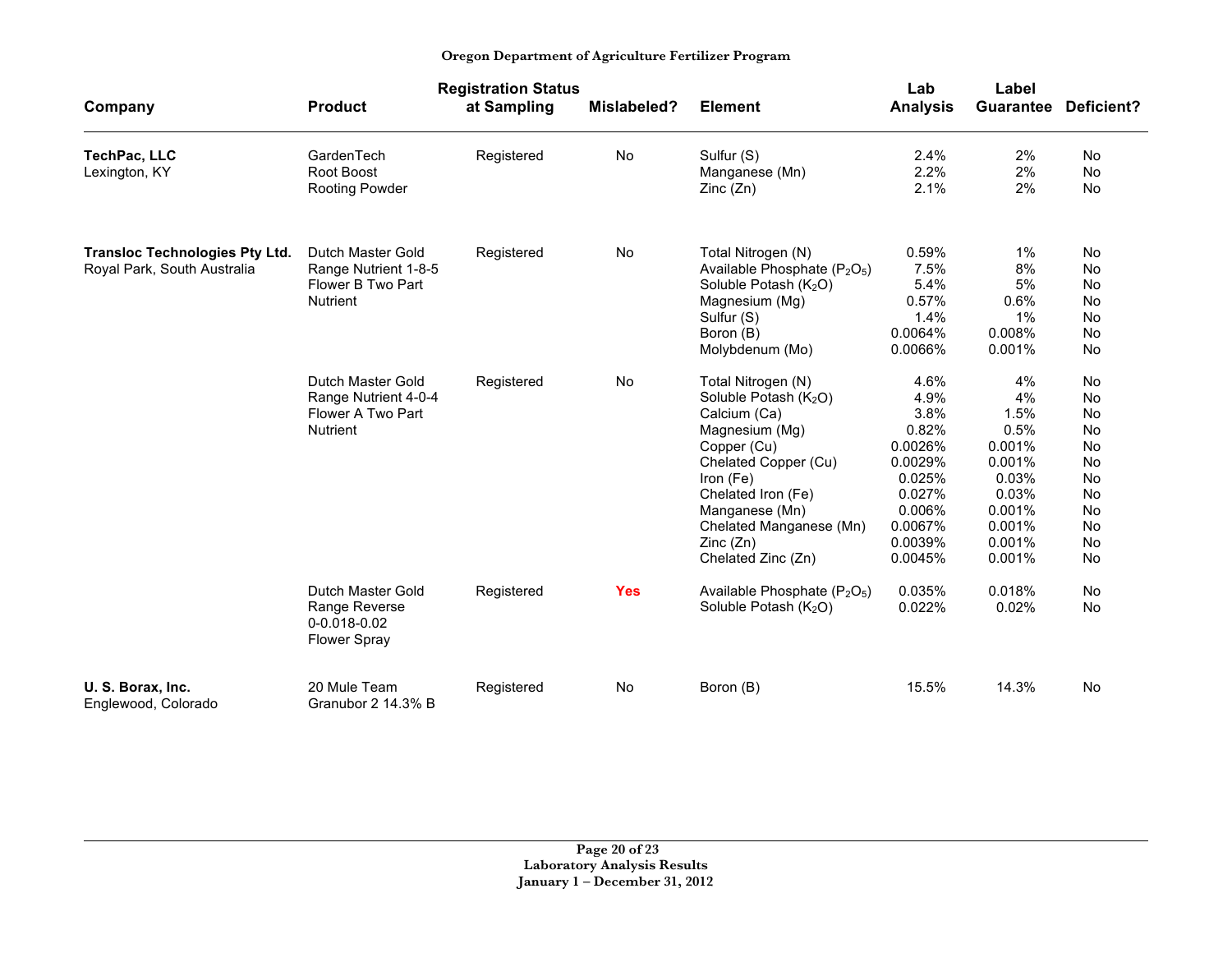|                                              | <b>Registration Status</b>              |                     |             |                                                      | Lab             | Label            |                          |
|----------------------------------------------|-----------------------------------------|---------------------|-------------|------------------------------------------------------|-----------------|------------------|--------------------------|
| Company                                      | <b>Product</b>                          | at Sampling         | Mislabeled? | <b>Element</b>                                       | <b>Analysis</b> | <b>Guarantee</b> | Deficient?               |
| US Rare Earth Minerals, Inc.<br>Bend, Oregon | 0-0-1.16 Excelerite<br>Re-mineralizer & |                     |             | Soluble Potash (K <sub>2</sub> O)<br>Calcium (Ca)    | 0.1%<br>1.5%    | 1.16%<br>1.95%   | <b>Yes</b><br><b>Yes</b> |
|                                              | Micro-Organism                          |                     |             | Magnesium (Mg)                                       | 0.56%           | 0.8%             | <b>No</b>                |
|                                              | Multiplier Panaca Source                |                     |             | Chlorine (CI)                                        | 0.05%           | 0.77%            | <b>Yes</b>               |
|                                              |                                         |                     |             | Cobalt (Co)                                          | 0.00025%        | 0.0005%          | <b>No</b>                |
|                                              |                                         |                     |             | Iron (Fe)                                            | 0.75%           | 1.2%             | <b>Yes</b>               |
|                                              |                                         |                     |             | Sodium (Na)                                          | 0.034%          | 0.55%            | <b>Yes</b>               |
| <b>Voluntary Purchasing Groups</b>           | ferti-lome 5-1-1 Fish                   | Registered          | No          | Total Nitrogen (N)                                   | 6.17%           | 5%               | <b>No</b>                |
| Bonham, Texas                                | <b>Emulsion Fertilizer</b>              |                     |             | Available Phosphate (P <sub>2</sub> O <sub>5</sub> ) | 1.6%            | $1\%$            | No                       |
|                                              |                                         |                     |             | Soluble Potash (K <sub>2</sub> O)                    | 1.1%            | $1\%$            | No                       |
| W. Atlee Burpee Company                      | <b>Burpee Eco-Friendly</b>              | <b>Unregistered</b> | <b>Yes</b>  | Total Nitrogen (N)                                   | 0.12%           | 0.06%            | <b>No</b>                |
| Warminster, Pennsylvania                     | 0.06-0.03-0.03 Organic                  |                     |             | Available Phosphate (P <sub>2</sub> O <sub>5</sub> ) | 0.02%           | 0.03%            | No                       |
|                                              | Seed Starting Mix                       |                     |             | Soluble Potash (K <sub>2</sub> O)                    | 0.23%           | 0.03%            | No                       |
| <b>Wilbur-Ellis Company</b>                  | 0-0-21.5 with 21%                       | Registered          | No          | Soluble Potash (K <sub>2</sub> O)                    | 22.2%           | 21.5%            | No                       |
| Yakima, Washington                           | Sulfur and 10.5%                        |                     |             | Magnesium (Mg)                                       | 12.4%           | 10.5%            | No                       |
|                                              | Magnesium                               |                     |             | Sulfur (S)                                           | 22%             | 21%              | No                       |
|                                              |                                         |                     |             | Chlorine (CI)(Max)                                   | 1.9%            | 2.5%             | No                       |
|                                              | $11 - 52 - 0$                           | Registered          | No          | Total Nitrogen (N)                                   | 11%             | 11%              | No                       |
|                                              | Mono-Ammonium<br>Phosphate              |                     |             | Available Phosphate $(P_2O_5)$                       | 53%             | 52%              | No                       |
|                                              | $12 - 40 - 0$                           | <b>Unregistered</b> | No          | Total Nitrogen (N)                                   | 12%             | 12%              | <b>No</b>                |
|                                              |                                         |                     |             | Available Phosphate (P <sub>2</sub> O <sub>5</sub> ) | 40%             | 40%              | <b>No</b>                |
|                                              |                                         |                     |             | Sulfur (S)                                           | 10%             | 10%              | No                       |
|                                              |                                         |                     |             | Zinc(Zn)                                             | 1.1%            | 1%               | <b>No</b>                |
|                                              | $39 - 0 - 0$                            | <b>Unregistered</b> | No          | Total Nitrogen (N)                                   | 39%             | 39%              | <b>No</b>                |
|                                              |                                         |                     |             | Sulfur (S)                                           | 14%             | 12%              | No                       |
|                                              | 14.3% B                                 | <b>Unregistered</b> | No          | Boron (B)                                            | 16.2%           | 14.3%            | No                       |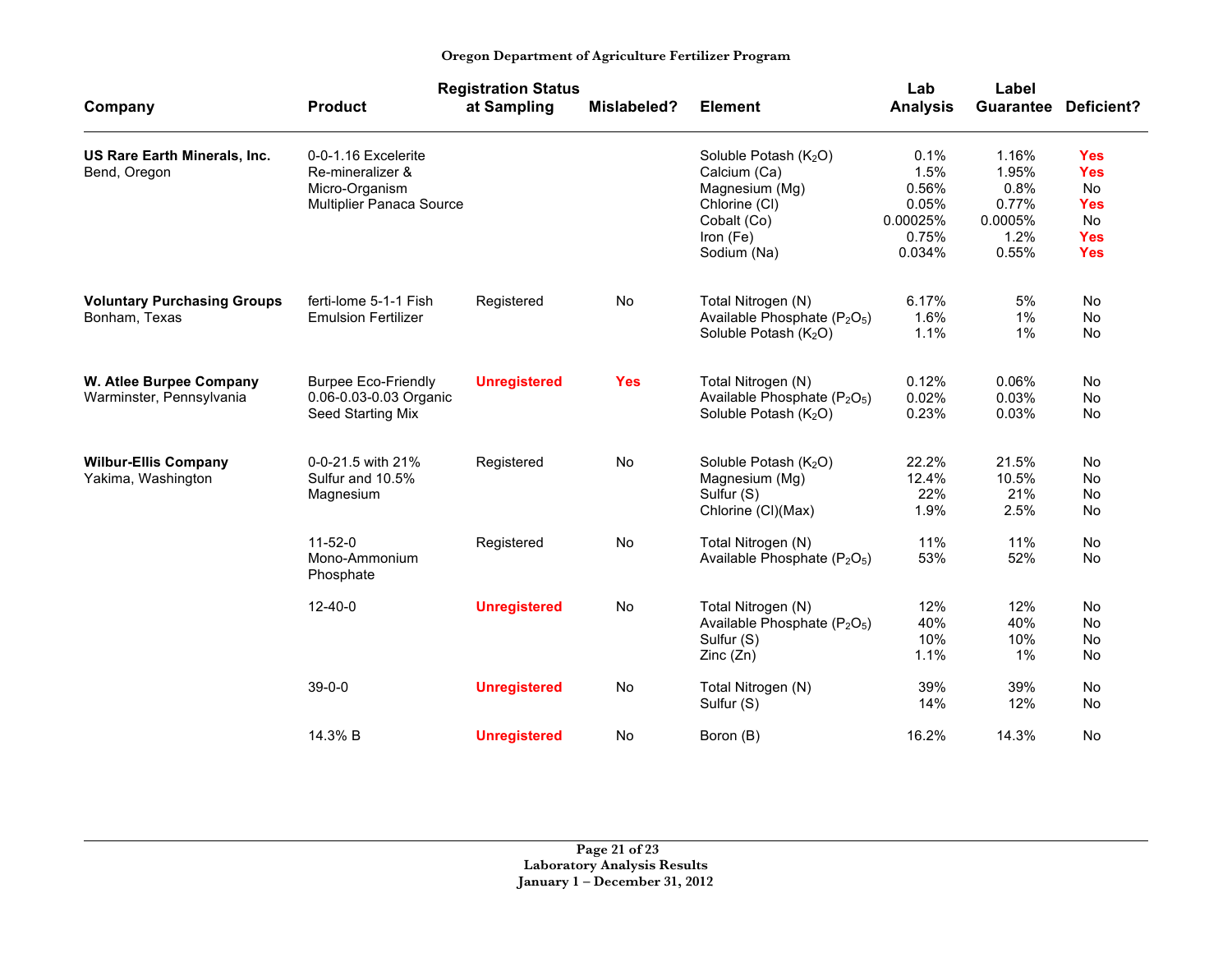|  | Oregon Department of Agriculture Fertilizer Program |  |
|--|-----------------------------------------------------|--|
|  |                                                     |  |

|                               |                           | <b>Registration Status</b> |             |                                                      | Lab             | Label            |            |
|-------------------------------|---------------------------|----------------------------|-------------|------------------------------------------------------|-----------------|------------------|------------|
| Company                       | <b>Product</b>            | at Sampling                | Mislabeled? | <b>Element</b>                                       | <b>Analysis</b> | <b>Guarantee</b> | Deficient? |
| <b>Wilbur-Ellis Company</b>   | Wil-Gro 14-18-12          | <b>Unregistered</b>        | No          | Total Nitrogen (N)                                   | 14%             | 14%              | No         |
| Yakima, Washington            | <b>Pro Perennial Plus</b> |                            |             | Available Phosphate (P <sub>2</sub> O <sub>5</sub> ) | 19%             | 18%              | <b>No</b>  |
|                               | with Duration 45          |                            |             | Soluble Potash (K <sub>2</sub> O)                    | 14%             | 12%              | No         |
|                               | and Nitroform             |                            |             | Magnesium (Mg)                                       | 1.9%            | 1.3%             | No         |
|                               |                           |                            |             | Sulfur (S)                                           | 6.3%            | 5.6%             | No         |
|                               |                           |                            |             | Boron (B)                                            | 0.065%          | 0.08%            | No         |
|                               |                           |                            |             | Copper (Cu)                                          | 0.067%          | 0.08%            | No         |
|                               |                           |                            |             | Iron (Fe)                                            | 1.7%            | 1.6%             | No         |
|                               |                           |                            |             | Manganese (Mn)                                       | 0.17%           | 0.19%            | No         |
|                               |                           |                            |             | Molybdenum (Mo)                                      | 0.0063%         | 0.0032%          | No         |
|                               |                           |                            |             | Zinc(Zn)                                             | 0.39%           | 0.18%            | No         |
|                               | Wil-Gro 22-2-22           | Registered                 | <b>Yes</b>  | Total Nitrogen (N)                                   | 24.4%           | 22%              | No         |
|                               | Pro One-2-One with        |                            |             | Available Phosphate (P <sub>2</sub> O <sub>5</sub> ) | 2%              | 2%               | No         |
|                               | 7% Sulfur - 70% SCU       |                            |             | Soluble Potash $(K_2O)$                              | 22%             | 22%              | No         |
|                               |                           |                            |             | Sulfur (S)                                           | 3.65%           | 7%               | <b>Yes</b> |
|                               |                           |                            |             | Iron (Fe)                                            | 0.62%           | 0.45%            | <b>No</b>  |
|                               |                           |                            |             | Manganese (Mn)                                       | 0.151%          | 0.18%            | <b>Yes</b> |
|                               |                           |                            |             | Zinc(Zn)                                             | 0.23%           | 0.17%            | <b>No</b>  |
|                               | Wil-Gro 25-3-10           | Registered                 | No          | Total Nitrogen (N)                                   | 27.7%           | 25%              | No         |
|                               | Five Iron                 |                            |             | Available Phosphate (P <sub>2</sub> O <sub>5</sub> ) | 2.7%            | 3%               | No         |
|                               |                           |                            |             | Soluble Potash (K <sub>2</sub> O)                    | 11%             | 10%              | <b>No</b>  |
|                               |                           |                            |             | Sulfur (S)                                           | 5.9%            | 5%               | No         |
|                               |                           |                            |             | Iron (Fe)                                            | 2.88%           | 5%               | <b>Yes</b> |
|                               | Foli-Gro<br>Zinc 7%       | Registered                 | No          | Zinc (Zn)                                            | 7.6%            | 7%               | No         |
| <b>Woodstream Corporation</b> | Safer 0.5-1-1 Magic       | Registered                 | No          | Total Nitrogen (N)                                   | 2.4%            | 0.5%             | No         |
| Lititz, Pennsylvania          | <b>Start Grass Patch</b>  |                            |             | Available Phosphate (P <sub>2</sub> O <sub>5</sub> ) | 0.48%           | $1\%$            | No         |
|                               |                           |                            |             | Soluble Potash (K <sub>2</sub> O)                    | 2.1%            | $1\%$            | No         |
|                               | Safer 1-2-1 Oxygen        |                            | No          |                                                      | 1.09%           | $1\%$            | No         |
|                               | Plus Liquid Plant Food    | Registered                 |             | Total Nitrogen (N)<br>Available Phosphate $(P_2O_5)$ | 2.1%            | 2%               | No         |
|                               |                           |                            |             |                                                      | 1.1%            | $1\%$            | No         |
|                               |                           |                            |             | Soluble Potash (K <sub>2</sub> O)                    |                 |                  |            |